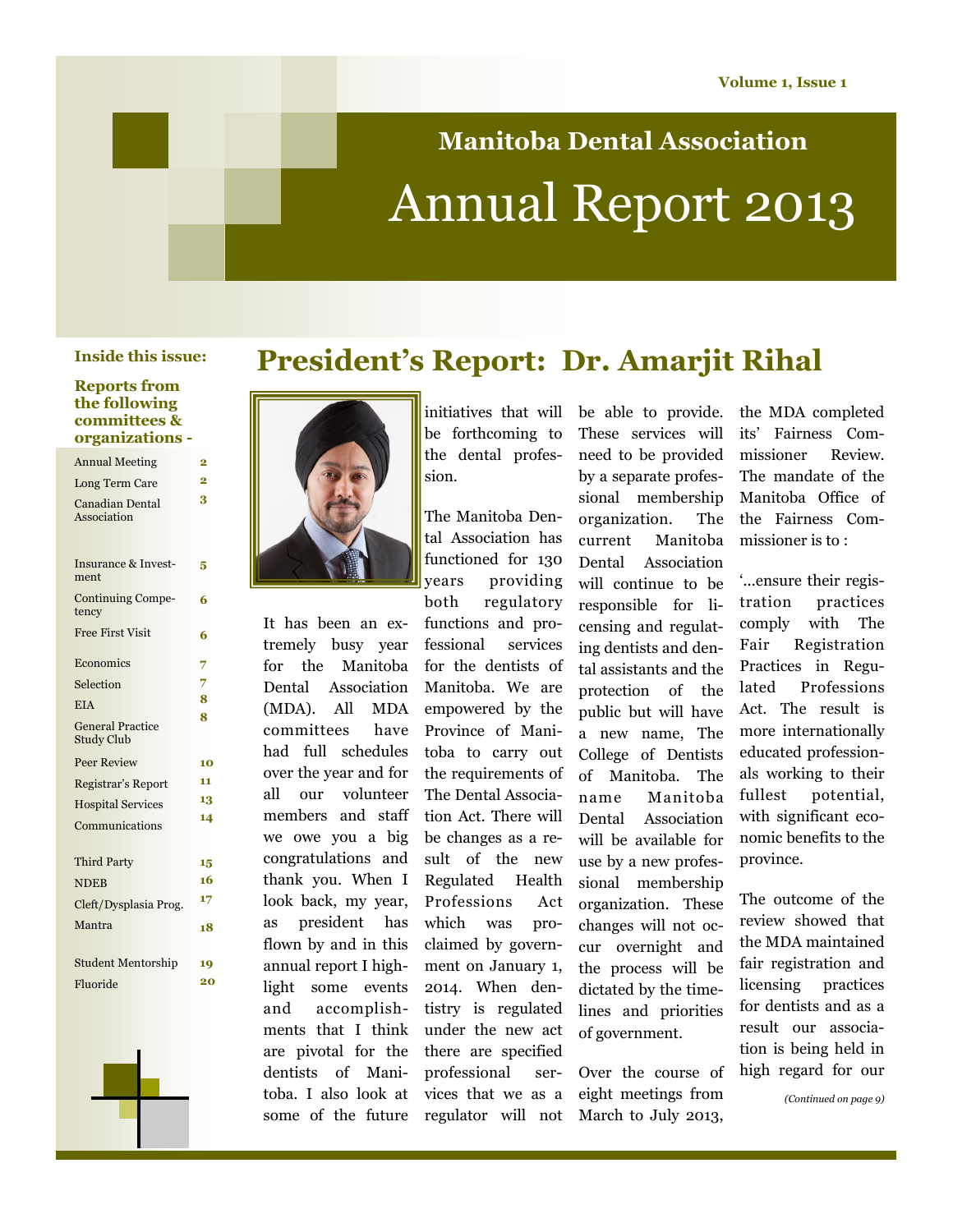





The Manitoba Dental Association, University of Manitoba Faculty of Dentistry, College of Dental Hygienists of Manitoba, Manitoba Dental Hygiene Association, and Manitoba Dental Assistants Association are working jointly to advocate for water fluoridation as a safe and effective means of preventing dental decay. The Working Group strategy is to influence decision makers at the political level where the decision is make to add/maintain fluoride in public drinking water.

In 2013, the elected councillors of Flin Flon and Churchill decided to removed fluoride from its public drinking water despite the Working Group efforts in coordination with Manitoba Health and local dentists to change their position on it. However, the Working Group was success-

ful on two other fronts in Manitoba, City of Morden and City of Winkler. Engagement of elected councillors, the efforts of the local dental assistants students (Red River Campus – Winkler), local dentists and the Working Group proved to be very successful. These rural cities voted to continue fluoridating its public drinking water.

Manitoba Health continues to monitor activities of antifluoride groups including newspaper articles related to fluoride in Manitoba. This initiative has proven to be helpful for the Working Group in developing proactive approaches to the fluoride debate. Manitoba Health also, provides updates on natural fluoride levels in communities with water treatment plants. The monitoring of these levels enables the proper adjusted of fluoride to ensure consistency in concentrations.

The Working Group is currently working on developing a power point presentation which can be delivered to health boards, educational institutions, and elected councils in Manitoba. The main theme of the power point presentation is the importance of fluoridated drinking water to disadvantage groups in society.

Thank you to Working Group members' commitment to ensure that all Manitobans benefit from the continued use of fluoride in our public drinking water.

> Rafi Mohammed, Executive Director

### **Dental Care for Residents of Long Term Care Committee (formerly known as Senior's Dental Committee)**

Under the direction of a professional facilitator, a core of MDA dentists and key stakeholders met in November 2012 and January 2013 for strategic planning workshops. The overall objective of these meetings was to develop a strategic plan for oral health care for residents in long term care facilities by addressing key areas of strategic focus, specific goals, objectives and action plans including leadership responsibilities and timelines. Mission and Vision

statements were also derived.

In April and June, 2013, additional meetings with the core and stakeholders groups worked out detailed action plans to ensure completion of the goals and objectives. In September, 2013, the core MDA group assigned timelines, responsibilities and allocated resources for all of the identified key areas of focus.

This dedicated MDA committee feels empowered by the interest and commitment demonstrated by the stakeholders and looks forward to working through the timelines identified with the support of the MDA Board to achieve a recognizable and defendable standard of dental care for residents in long term care facilities in Manitoba.

> Respectfully submitted, Margot Pilley, BSc (Pharm).DMD,FAGD Chair

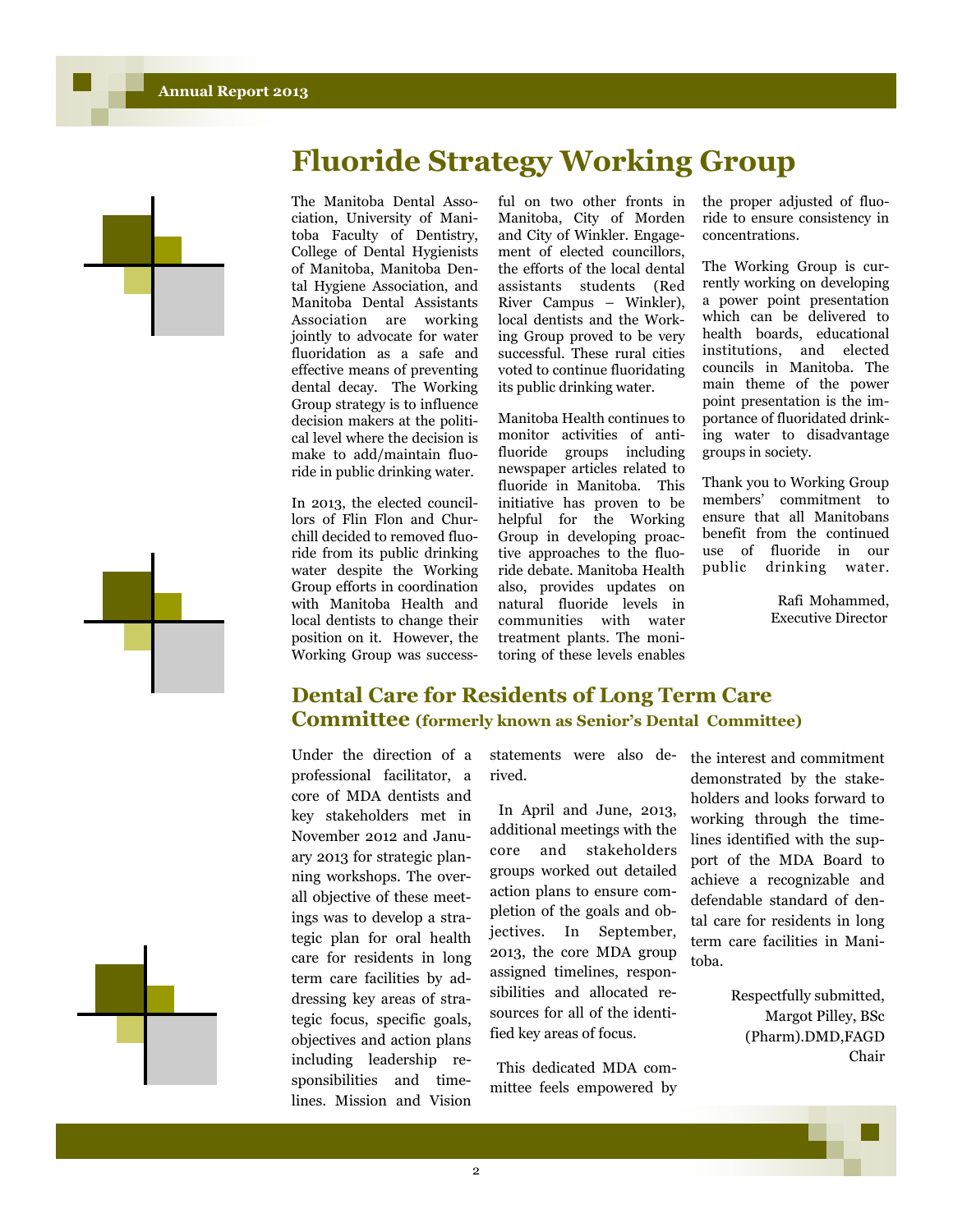## **Canadian Dental Association**

### **Report on the activities of the CDA in 2013**

As the national voice for dentistry, the Canadian Dental Association is dedicated to the advancement and leadership of a unified profession and to the promotion of optimal oral health, an essential component of general health. The CDA's vision for dentistry is simply articulated as: a Strong Profession, a United Community, and a Healthy Public.

With its focus on advocacy and knowledge, the CDA has engaged in a number of government, media and public relations initiatives to promote and advance the dental profession, including meetings with Canada's Prime Minister and other national decision-makers and opinionleaders. Two tangible results of these efforts were enhancements to the NIHB program and the removal of dentistry from the Federal Government's list of Foreign Skilled Workers Program. In addition to conducting its annual environmental scan to identify megatrends in dentistry, the key activities of the CDA have centered on its four strategic priorities. Additionally, the CDA has been very active on a number of dental practice-related issues including: the development of tools for dentist/patient communications, an eReferral system as a member service; the enhancement of working relationships with the insurance industry; the introduction of the wellness initiative; the revitalization of the Seal of Recognition program and the revisions to the USC&LS.

To support its mission, CDA has four 'Priority One Projects':

- 1. National Oral Health Action Plan;
- 2. the Trust and Value program;
- 3. Advocacy on Access to Care with emphasis on seniors and children; and,
- 4. the new JCDA/Oasis, an electronic platform of scientific and clinical knowledge for dentists.

**National Oral Health Action Plan**: The objective of the CDA initiative is to develop, through natations and collaboration, a comprehensive national action plan for oral health in Canada; one that will identify the needs of Canadians and develop coordinated approaches to address the challenges and opportunities for the promotion of optimal oral health. The action plan will be developed in a collaborative manner with the involvement of all of the relevant stakeholders including oral health providers, dental academia, government, dental health carriers, the dental industry and related health professionals. The first major symposium for this National Oral Health Action Plan will be held on February 27, 2014 and it will bring together all of the relevant stakeholders to engage in a national dialogue to reach a common understanding on key challenges and opportunities and identify areas where participants can collaborate in advocating and working for solutions.

tional stakeholder consul-

**Trust and Value program**: The impetus for this project was extensive quantitative and qualitative public opinion re-



search as well as comprehensive interviews with dentists across Canada. The internal communication component (to the profession) of this program is equally important as the external (to the public). A patient communication section on the members' side of the CDA website has been developed to support dentists in learning more about how to strengthen and/or build relationships with patients. As a follow-up to the survey undertaken 4 years ago, CDA is undertaking a similar national survey of both patients and dentists.

**Advocacy on Access to Care**: In order to align its efforts and resources, the CDA has established a National Coordinating Working Group on Access to Care which brings together representatives from all of the Corporate Members, the specialty groups and the ACFD. The goal is to advocate for access to care with an emphasis on children and seniors. As part of its plans to address early childhood caries, the CDA is coordinating an initia-

*(Continued on page 4)*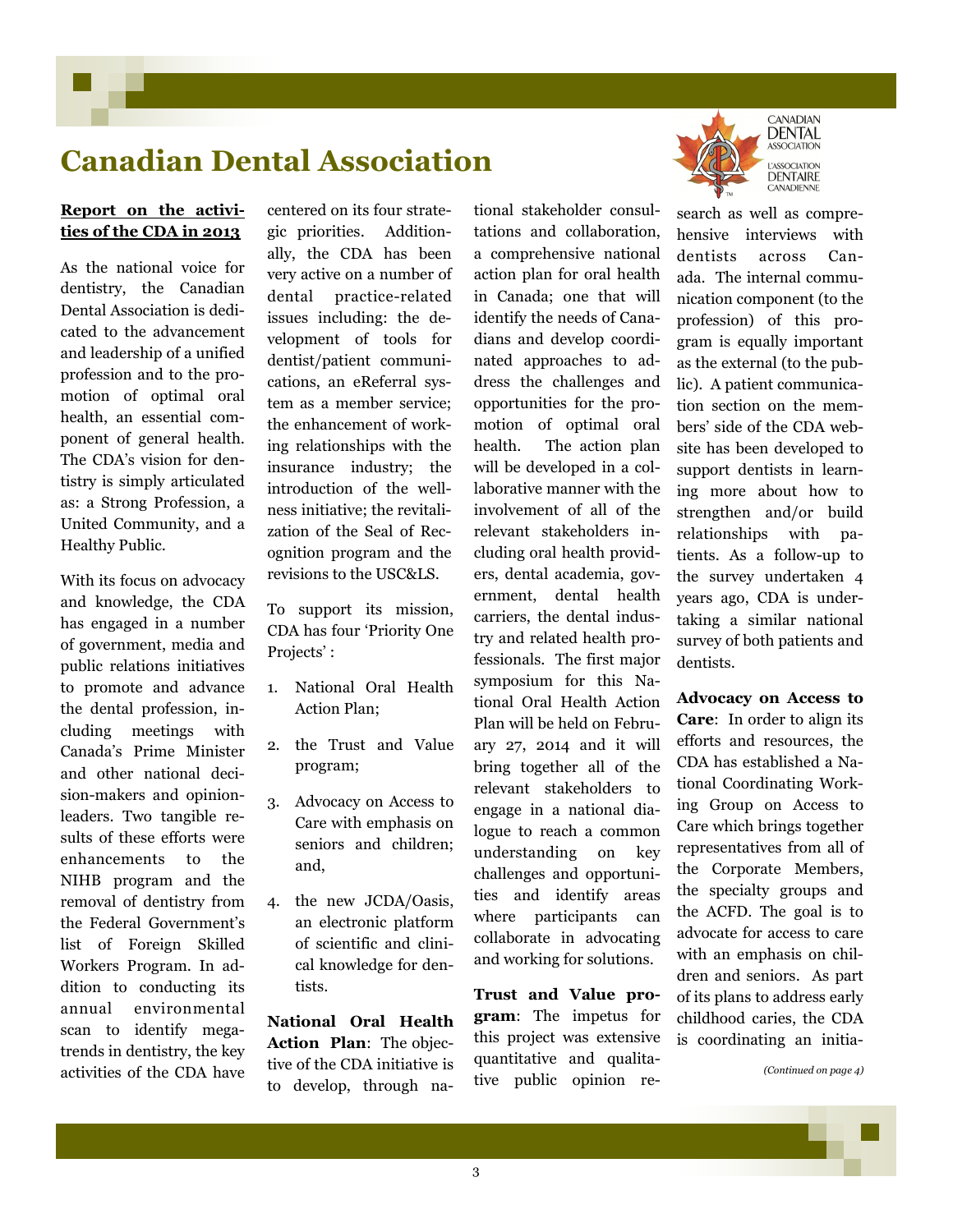### **Canadian Dental Association**

tive to promote a 'First Visit to Dentist by Age One'. As part of the first phase of the project, CDA conducted a national survey of Canadian dentists asking questions about current practices with infant and toddler patients. As for seniors, CDA trained and will continue to support champions in each province who will undertake public policy advocacy for the establishment of oral health care standards in long-term care facilities. Specifically, efforts will be made to promote the generic draft legislation: "Best Practices for Oral Care in Elderly Care Facilities" that was developed by CDA with the assistance of a legal expert in drafting legislation and government regulations.

**jcda.ca/Oasis**: CDA is very proud to have launched the brand new JCDA/Oasis. The JCDA.ca has evolved and reinvented itself as a powerful online source of clinical information for dentists and their team members. CDA has developed JCDA/ Oasis (an acronym for

*(Continued from page 3)* Online Advice & Searchable Information System) — a clinical decision support service for everyday practice. JCDA Oasis has 3 components that can all be accessed through one URL: www.jcdaoasis.ca. These components are: JCDA.ca (peerreviewed journal), Oasis Help (chair side clinical support), and Oasis Discussions (answering clinical questions). A print publication and email newsletter complement the online elements of JCDA/ Oasis. In April, the JCDA will be replaced by a magazine which will now be a mix of clinical review articles, summaries of research articles along with news, opinions and updates relevant to the Canadian dental practitioner.

> CDA serves as a facilitator in the development of common national policy statements to ensure that the profession speaks with one voice on key oral health issues. Under the new governance and membership model, CDA and the Corporate Members are committed to working together on questions of national policy. To that

end, a National Policy Formulation and Implementation Process was established to promote consultation with Corporate Members, academia and specialists. In order to communicate with external audiences, CDA has also prepared a bank of possible questions and answers that may be raised by media or government officials on key oral health issues. Additionally, the national association has created a group of Media Experts and provided media training to more than 60 dentists who work in various fields of dentistry across Canada. Again, this ensures that CDA can provide credible and reliable information to the public through the media.

**I n t e r n a t i o n a l l y Trained Dentists**: In terms of policy matters, an issue that has been of high interest to the profession is the integration of internationally trained dentists from non-accredited schools. Through its representation at a key parliamentary committee of the House of Commons, the CDA was influential in the Government of Canada's



**ASSOCIATION ASSOCIATION DENTAIRE** CANADIENNE

decision to remove dentistry from the list of the Federal Skilled Workers Program. However, the profession recognizes that internationally trained immigrant dentists are already in Canada. The CDA wants to ensure that it does all that it can to support them in integrating into Canadian society and the dental community. Consequently, CDA has established a new national Task Force whose mandate will be to devise ways to support the integration of internationally trained immigrant colleagues. That Task Force will be composed of representatives of each of CDA's Corporate Members.

**NIHB**: The CDA recently achieved more success in relation to the NIHB Program through policy / advocacy activities. For a number of years the CDA has been advocating for annual stable funding increases to the NIHB program. In the past, NIHB had to ap-

*(Continued on page 5)*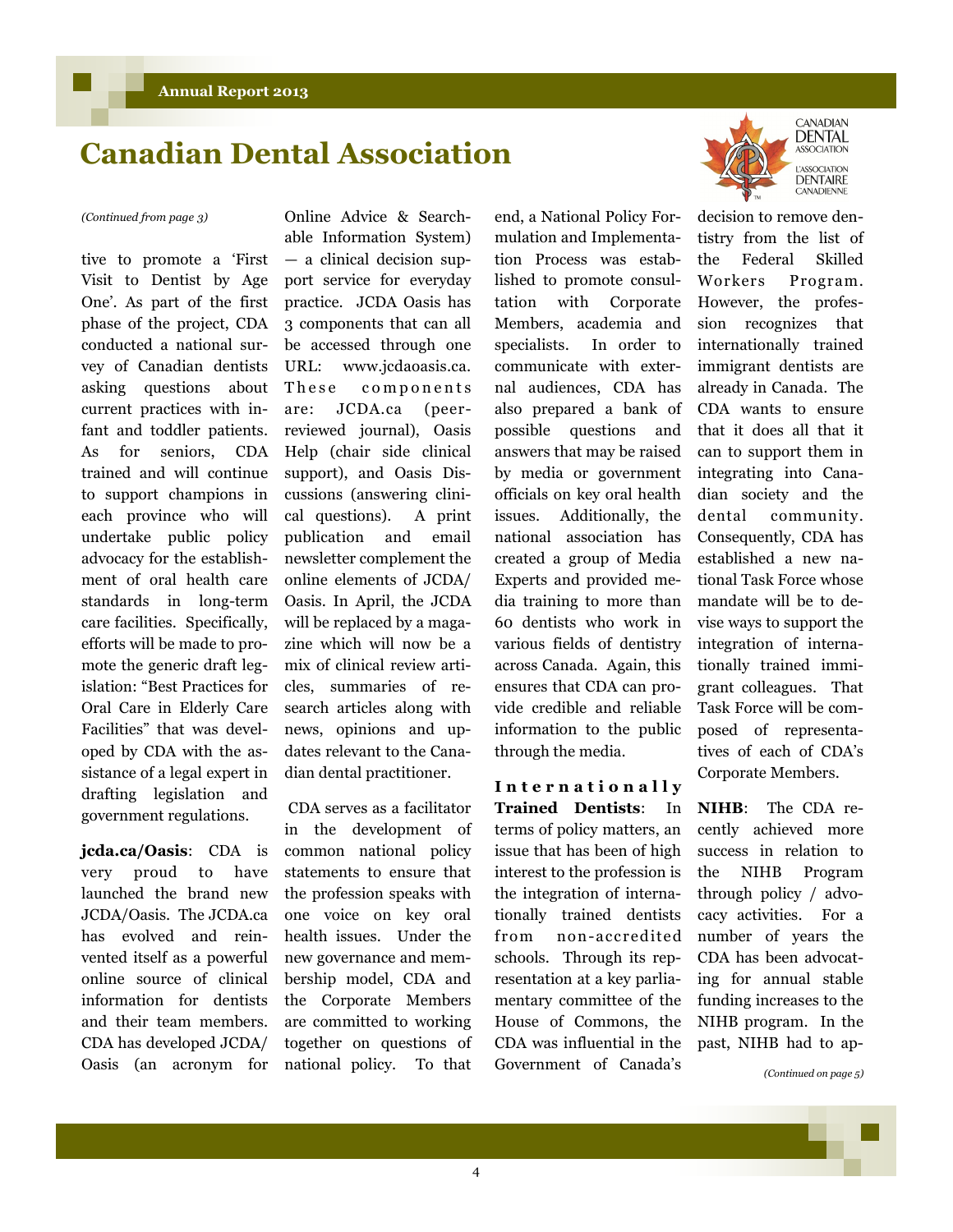### **Canadian Dental Association**

ply to the federal Treasury Board each year for increases in funding and could only make adjustments in fee guides after the Treasury Board advised them of their adjusted funding level. This created uncertainty and delays in yearly fee adjustments. In the last federal budget, the government of Canada announced a 5% yearly escalator in NIHB funding. CDA was also influential in the extension for another two years of the NIHB Endodontic pilot project allowing endodontic treatment on bicuspids and first molars without predetermination. While the changes in funding and predetermination exhibit improvements in the program for the dentists in Canada who treat patients covered by NIHB and their patients, the program remains an issue that CDA

continues to work on with the government, the Assembly of First Nations and ITK, the national Inuit representative body. It is CDA's goal to improve the program in terms of bureaocratic load, funding and design.

CDA continues to support key services to the profession, including:

**eReferral, CDAnet, ITRANS and USC&LS**: After two years of piloting the CDA eReferral program, in January 2014 CDA will be launching in eReferral as a CDA member service. CDAnet, ITRANS and USC&LS all enhance the ability of Canadian dentists to provide cost-effective dental care. An independent Board now governs CSI, which continues to manage the ITRANS electronic claims transmission service available to all of the member dentists of the Corporate Members. The

*(Continued from page 4)* continues to work on with USC&LS committee, composed of representatives of all of the Corporate Members and a specialty representative, has completed the implementation of a new maintenance process that places the decision making in the hands of stakeholders through a balloting process. CDA has been working to ensure appropriate standards related to security and privacy are maintained to protect dentists. CDA is working with carriers to ensure the needs of dentists continue to be a driver of the evolution of CDAnet.

#### **CDA Seal of Recognition**:

In terms of public information, the CDA Seal of Recognition remains the most visible public program. The program ensures that dentistry is considered the 'go to' source for oral health information. The CDA Board has approved changes to the program to ensure that it continues to effectively serve its



**DENTAL ASSOCIATION** ASSOCIATION **DENTAIRE** CANADIENNE

role. The changes will be announced and implemented in the new year. The CDA **Dental Aptitude Test** (**DAT**) the CDA Structured Interview and the **Commission on Dental Accreditation of Canada** (**CDAC**) contribute to support the availability of a highly educated workforce for the delivery of oral health care. CDA and the ACFD have established a joint Task Force that is examining the efficacy of the DAT.

Your CDA is strong and well-positioned to continue working collaboratively with Corporate Members, enhance communication with Dental stakeholders and maintain connections with the entire Health Care community.

Dr. Alexander Mutchmor

MDA Representative on CDA Board



The Committee on Insurance and Investment functions to ensure that the insurance and investment needs of the MDA members are provided for. This is primarily attained through CDSPI, a company dedicated to providing relevant financial solutions to Canadian dentists throughout their lives. The committee held no meetings in 2013.

> Submitted by: Dr. Jim Bonar, Past Chairman

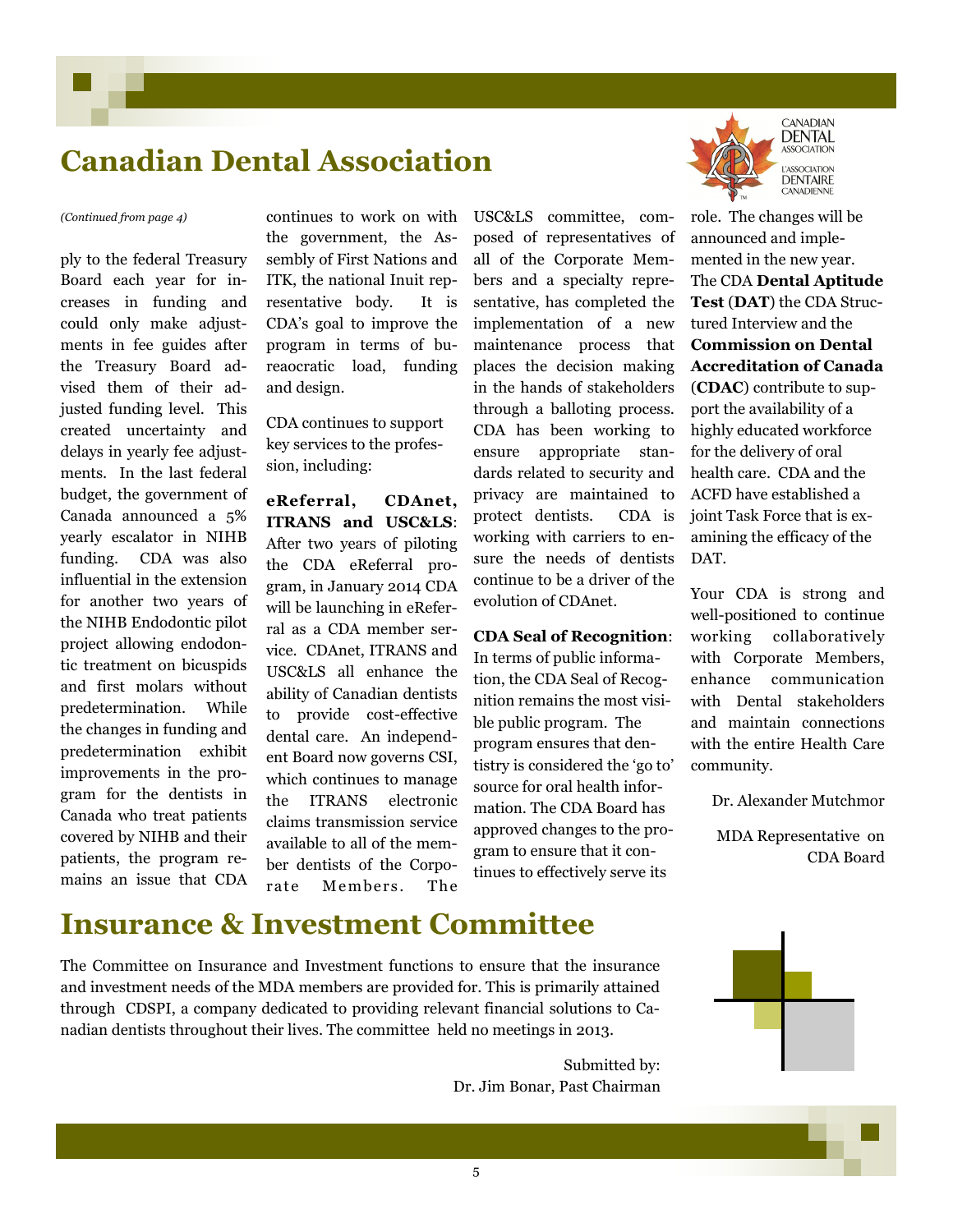### **Continuing Competency Committee**

As a new year begins, it is a great time to reflect on our past endeavors. In preparation for the much anticipated Regulated Health Professions Act (RHPA), the Continuing Competency Committee has been busy this year undertaking the task of literature review and examining other continuing education models in Canada in order to review the MDA's current model. This review will continue into 2014. We were fortunate to have the opportunity to receive a presentation from Lt. Col. Jean-Pierre Picard on the continuing education programme administered to

the military personnel in the Canadian Forces Dental Services (CFDS). We extend many thanks to Dr. Picard in making this possible. In addition, the Committee conducted a review of the Continuing Education Bylaw 10-08 in order to make revisions so that the bylaw is more readily understandable and consistent in format to other MDA bylaws. The Continuing Education Bylaw draft has been distributed to membership for ratification.

Dentistry is a continuously changing profession with the advancements in dental technology and materials, the ever-changing demands of our patients and the necessity to maintain a high level of standard of care for public safety. For these reasons, continuing education should be part of each dental professional's growth and development. Continuing education is compulsory for licensure but my hope is that we strive to always improve our knowledge and skills so that as dental care providers, we are ready to discuss and deliver treatment options that are in the best interest of our patients. The programmes made available by various organizations and the main three in Manitoba including

the Winnipeg Dental Society, the MDA Annual Convention Committee and the University of Manitoba have been excellent sources for continuing education. I encourage all members to continuously strive for excellence whether it is in their professional or personal life. Knowledge is a powerful tool and if used wisely, can help us to live better and enable us to contribute an important aspect of healthcare to our communities.

Best regards,

Dr. Nancy Auyeung Chairperson, Continuing Competency Committee



The Manitoba Dental Association launched the Free First Visit Program on April 1, 2010 with the aim of raising the awareness and the importance of the early visit to the dental office. This program was designed to establish dental homes for young children and was based on the fact that at early age dental visits are more likely establish preventive practices for the caregiver with long-term

### **Free First Visit Program**

benefits for the child and the family. Early visits to the dental office are known to be an effective method in preserving child's oral health and in reducing the prevalence of Early Childhood Caries (ECC).

In the three years of its implementation the Free First Visit Program has shown to be an important step in addressing the very prevalent problem of ECC in Manitoba. It is unfortunate but this form of the disease is very prevalent in some communities and due to age and the extensive treatment needs often requires rehabilitative dental surgery done under general anesthesia.

During the three year period of time more than 250 dentists have actively participated in the program. For every visit that is part of the Free First Visit Program a tracking form is completed and submitted to the MDA. By the end of November of 2013 a total of 8,396 tracking forms were submitted. Results suggest that many Manitoba children have received free first visits, however, fewer by families with no dental coverage. This information

will assist the MDA and other decision-makers across Manitoba in determining the impact of the program and how to best improve early access to oral health care in order to reduce the incidence of severe caries in young children.

Collectively, this program was/is of great importance and the Manitoba Dental Association's Free First Visit Program Committee would like to thank everyone for the support and for opening their offices to so many young children in our province.

> Dr. Charles Lekic Committee Chair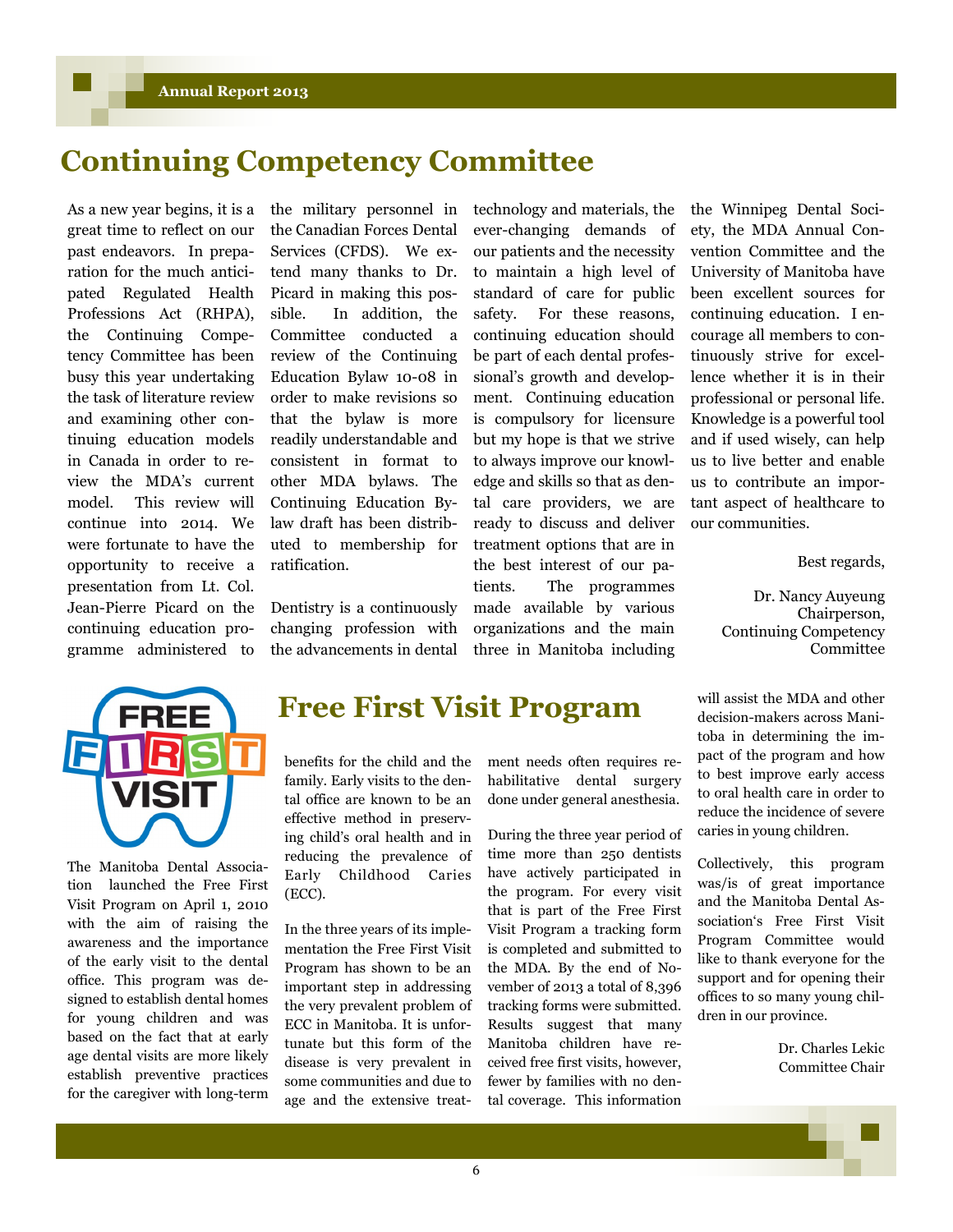### **Economics Committee**

The Economics Committee is responsible for the development of both General Practice and Specialists' fee guides and providing advice to the Board of the Manitoba Dental Association on other economic factors of concern to the dentists of Manitoba.

Fee Guides are developed with consideration of the factors specific to the economics of Dentistry in Manitoba while balancing fairness to both dentist and the public.

It is our pleasure to welcome our new consultant Dr. Greg Finlayson, PhD. He brings to the table many years of experience in the analysis of the provision of health care in Manitoba through his

work with the Manitoba Centre for Health Policy. The Committee is excited to have the opportunity to consider some fresh new ideas with the help of his guidance.

The Economics Committee recommended a 3.1% to the 2014 General Practice fee guide. The increase is composed of a general increase of 2.6% and an additional increase of 0.5% for unaccounted increases in dental staff wages and supplies. The Committee recommended the same 3.1% increase to the Specialists' guides with the exception of the Oral Surgery guide, which will receive a 5.1% increase. The additional 2% increase is the last increment of a multi year project, which

accounts for the large disparity, which existed between our Oral Surgeons fee guide and the guides of their counterparts elsewhere in the country.

Once again this year, services provided north of the 53rd parallel will have a 10% premium over the comparable guide for dental services in the south. This is to account for the higher costs of practicing in Northern Manitoba and is consistent with other healthcare professions, government departments/ agencies and private business operating in the north.

> Dr. Murray White Chair

## **Selection Committee**

The Faculty of Dentistry received 285 applications for the 2013-2014 incoming class. This year, as the caliber of the application pool rose again, the Faculty offered 89 interviews for the incoming class.

The Committee for Selection in Dentistry met in June 2013 to select

the new class members to the incoming Undergraduate Dental Class of 2013. When the class convened on August 12 there were a total of 29 students in the class.

There were 27 Manitobans and 2 out of province students in the class. The average adjusted GPA of this year's incoming class was

4.001 on a 4.50 scale (range 3.455-4.282); the Core Course average was 3.867 on a 4.50 scale (range 3.500-4.250) and the average DAT was 22.276 (20.000-24.333) on a 30.00 scale.

> Submitted by Faculty of Dentistry



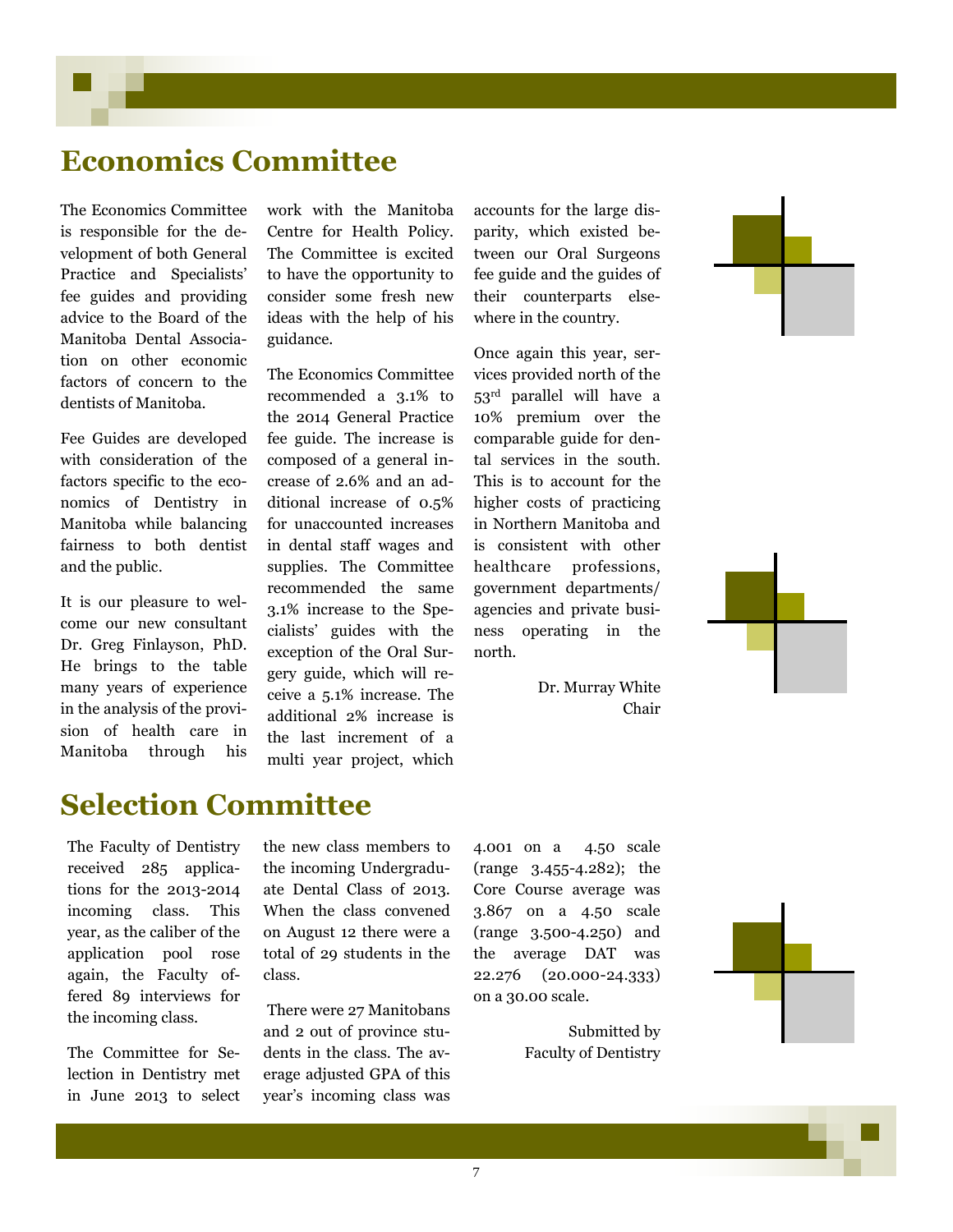



The committee consists of three active GP's who meet once a month to check cases that require special approval and dentist input. This provincially funded program provides basic services for eligible recipients. Procedures are paid at 90% of the fees in the MDA fee guide. Please be sure to have the staff read through the income assistance guide each year to check for restrictions in schedule A and schedule B. There are many treatment requests that are not included in the program.

Examples are customfitted crowns, night guards, posterior endos, and numerous hours of scaling. Please note that restorative has a limited dollar amount and plan accordingly. Consider removing wisdom teeth if they are symptomatic or pathologically involved. Provide current dated radiographs and any other information that will help assess each case.

#### 2013 STATISTICS

November 1st 2012 to October 31st 2013

There were 309 cases reviewed. 56 cases were approved, 189 cases were approved but reduced (167 cases were reduced scaling requests, 2 cases reduced extractions and 20 reduced restorative maximum limits), and 49 cases were denied. There were 15 cases pending more information.

Thank you to all the dentists who treat patients that are on this program.

Dr. Eileen Eng



### **General Practice Study Club Committee**

The MDA General Practice Study Club began this year. The study club developed from anecdotal discussions that identified that many dentists credited a strong early practice experience as foundational to success as their careers progressed.

The study club is for dentists within the first five years of graduation or registration with the Manitoba Dental Association. The goal is to provide a forum for practice and career support, engagement with colleagues and the profession as well as guidance towards a successful career for as many dentists as possible in the early stages of their careers. The study club will meet several evenings a year. Small discussion groups, facilitated by established dentists, discuss and explore areas of dentistry suggested by the participants. There is no cost to MDA members participating in the study club and continuing education credit is provided. The inaugural dinner and subsequent first meeting were well attended and well received.

Thank you to the study club planning committee members, especially those for whom the club is intended, who took the kernel of an idea and quickly developed and implemented the program.

If the MDA GPSC is for you, and you have not already done so, please contact the MDA office for more information and to register.

Dr. Joel A. Antel

Committee Chair

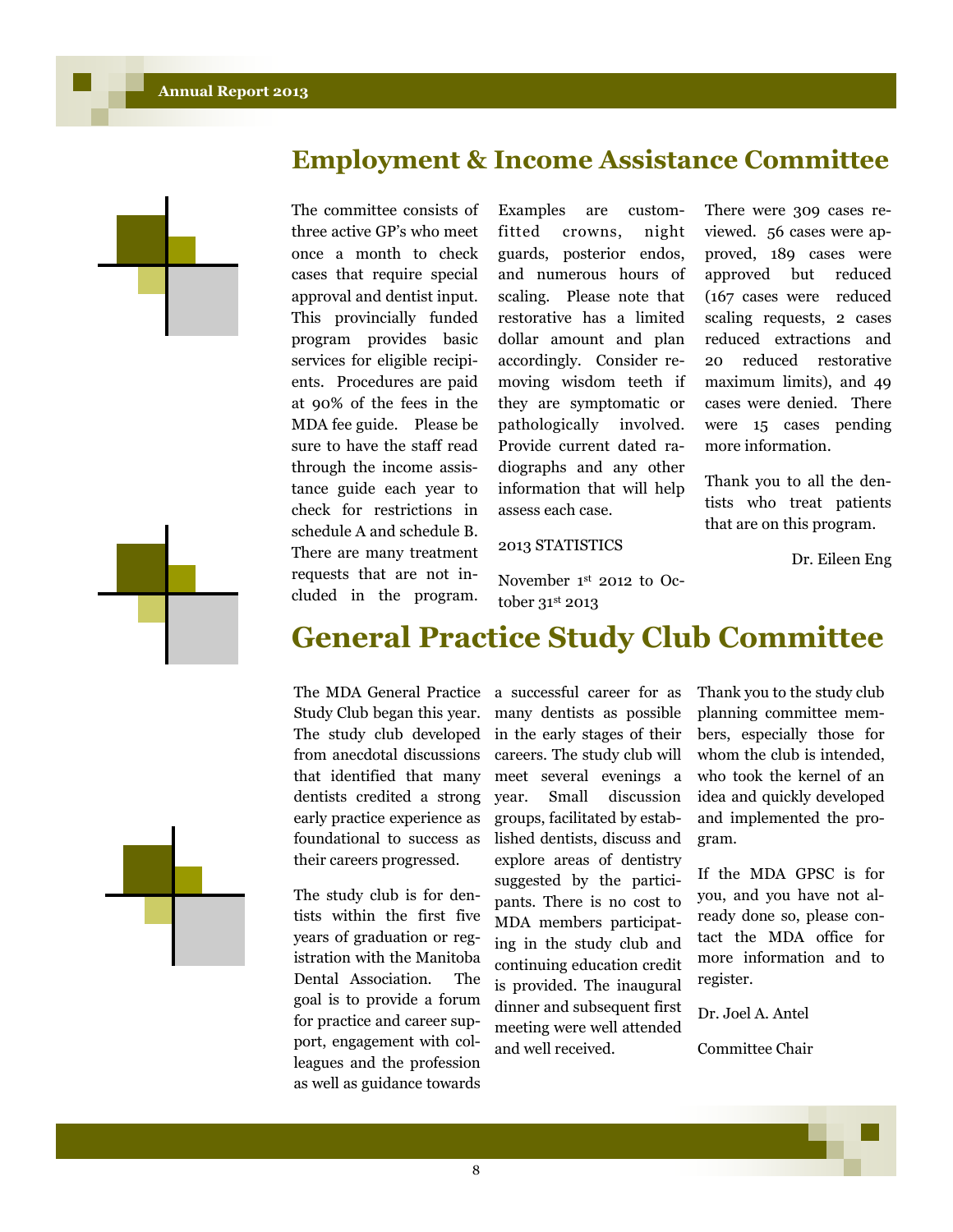### **President's Report**

regulatory practices. The regulation of the practice of dentistry is expanding and our community is not confined to cities and provinces anymore. With my involvement on the National Dental Examination Board (NDEB) and the Commission of Dental Accreditation of Canada (CDAC) I have see both the influx of internationally trained dentists into Canada and the formation of reciprocal agreements for accreditation of dental colleges/faculties in other countries. What this means is that dental communities around the world are looking at the accreditation and examination processes that we use in Canada and are trying to meet our standard of care. Dentistry is global, and we should be proud as dentists in Manitoba to have one of the highest standards of care

*(Continued from page 1)* within our profession.

> With ever increasing technological demands on our organization I am pleased to announce the formation of the IT Committee for the MDA. The MDA has been working though the conversion of their old database systems to a new Central Resource Management (CRM) system and future plans to enhance our digital security and digital sharing of documents with members is on its way. We will see a more robust membership side to the new MDA website with more immediate functionality for members. We may will also see use of Facebook, Twitter and LinkedIn pages for the MDA to help communicate with our members and expand the reach of the Communications Committee programs. A new Office Assessment website with video and documentation resources

will be available in time for the annual convention. This site will help members with all aspects of their upcoming office assessments.

With what is to be the largest annual convention in MDA history we will see the development of the first MDA-app to help navigate all aspects of the annual convention. Please ensure that you register online before the January 19th cut off date to take full advantage of all the app's features. Stay tuned for more information; get your app by scanning the QR code or log on to:

#### <http://cda2014.quickmobile.mobi/>

The act of kindness is an enriching experience that can benefit those in need which, in the end, will make the world a better place for all. We as oral health care providers live better than the majority of the world and we must never lose sight of how fortunate we are.

I am amazed, proud and honored by the number members who give to those less fortunate than themselves.

With this I am excited to inform you of the formation of the Dental Foundation of Manitoba (DFM).



Dental Foundation of Manitoba

*" Philanthropy means "love of humanity" in the sense of caring, nourishing, developing and enhancing "what it is to be human" "*

The Dental Foundation of Manitoba will serve as:

"The unified centre of professional philanthropy for the dentists of Manitoba."

The mission of the foundation will be to :

1. To support programs, services, and





dental missions that provide dental services to the underserved, working poor and geographically isolated populations and communities

2. To support program and services to improve the dental health of long-term care institutionalized populations in Manitoba

3. To support dental outreach education programs for the underserved, working poor and geographic isolated populations and communities

4. To support programs that encourages Manitobans to choose dentistry as a career option

*(Continued on page 10)*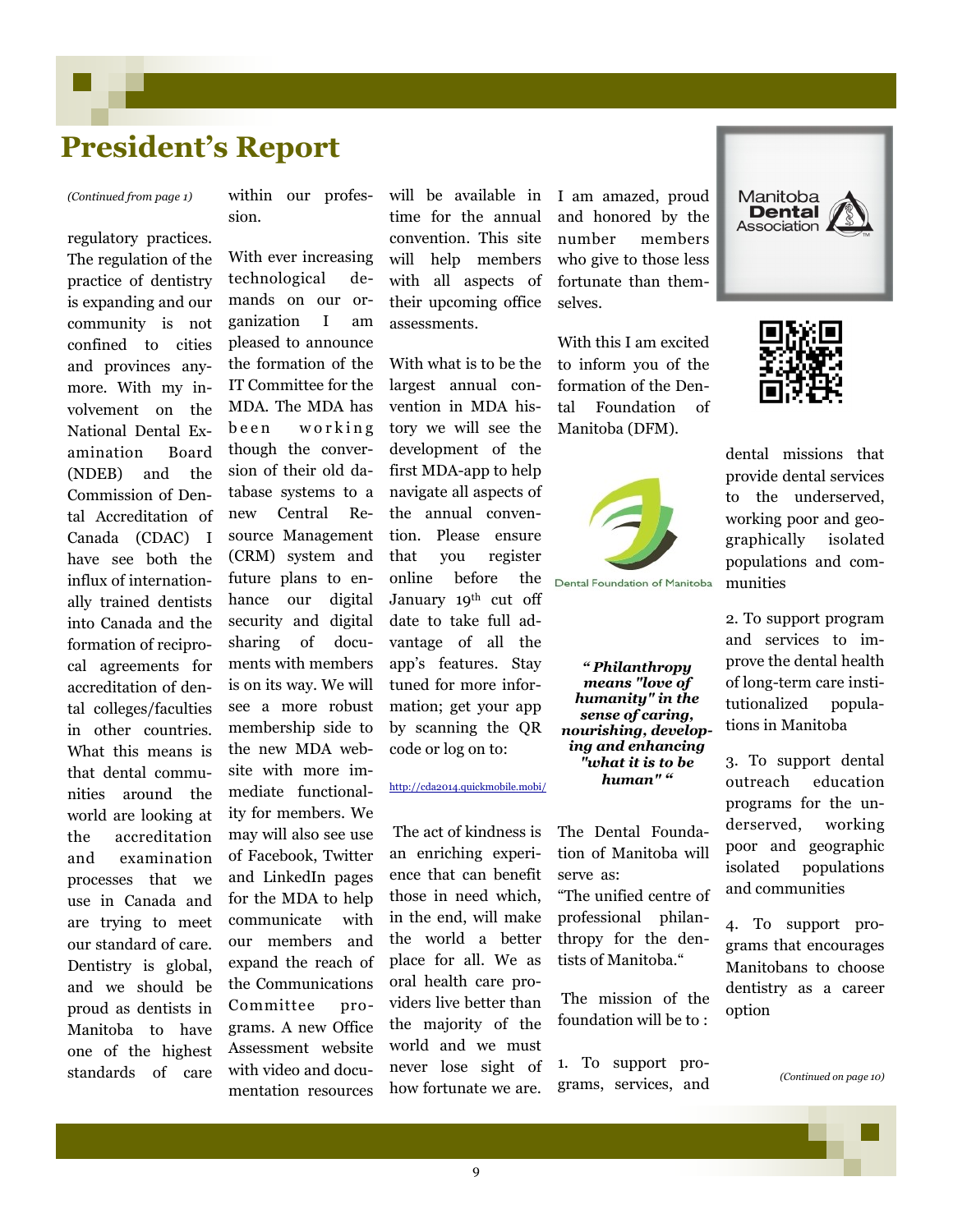## **President's Report**

5. To support education institutions and/or other agencies in research projects that would have a direct impact on the practice of dentistry

6. To support education institutions and/or other agencies involved in the education of dental students and dentists

7. To support and promote voluntarism as it re-

*(Continued from page 9)* lates to the practice of dentistry

> The DFM is in its initial stages and its official launch will be highly anticipated in the near future.

As I close my report in what will be my last message as the President of the Manitoba Dental Association I would like to acknowledge the staff and executive of the MDA. To Dr. Alan Cogan, Dr. Mike Sullivan, Dr. Marcel Van Woensel, Mr. Rafi Mohammed, Mrs. Linda Berg, Ms. April Delaney, Ms. Donamae Hilton, and Ms. Diane McDonald, a big thank you. Your companionship, hard work, enthusiasm, and positivity made my year as president an unforgettable experience. The strength of the MDA lies in your hands.

Finally, to the MDA Board and members of Manitoba, thank you for your trust and confidence. It has

been an honor to serve as your president.

If there is anything I can do for you please feel free to contact me.

Warmest regards,

Dr. Amarjit Rihal President

Manitoba Dental Association

### **Peer Review Committee**

As a self-regulating profession, it is our responsibility to fulfill fiduciary and statutory obligations to protect the public interest through the functions of the Peer Review Committee. The appointment of dentists by the board of the MDA and public appointees by the Minister of Health provides a roster of individuals who make up sub-committees with responsibilities of investigation, mediation and discipline, thereby allowing successful functioning of the process.

Committee members performing the role of investigators find themselves reminding investigated members of their responsibilities to perform basic duties they were taught, but have failed to carry out in practice, resulting in written complaints from members of the public. Among the basic duties are such things as fulfilling informed consent regarding potential risks of proposed treatment (not only successes); complete supportive documentation (do not assume that routine

processes and procedures in the office are unworthy of documenting); and above all, thorough communications with patients.

This year, eleven new complaints were registered against 11 dentists. Six formal cautions were given and one inquiry panel was held.

A total of \$8,765.36 was refunded to complainants through the mediation process.

My sincere thanks to the members of the Peer Review Committee for their

exceptional efforts and consideration in the cases they are charged with reviewing. Their thorough investigations and thoughtful decisions are essential to maintenance of confidence and trust in our profession.

Respectfully submitted,

Dr. Jean Bodnar

Chair, Peer Review Committee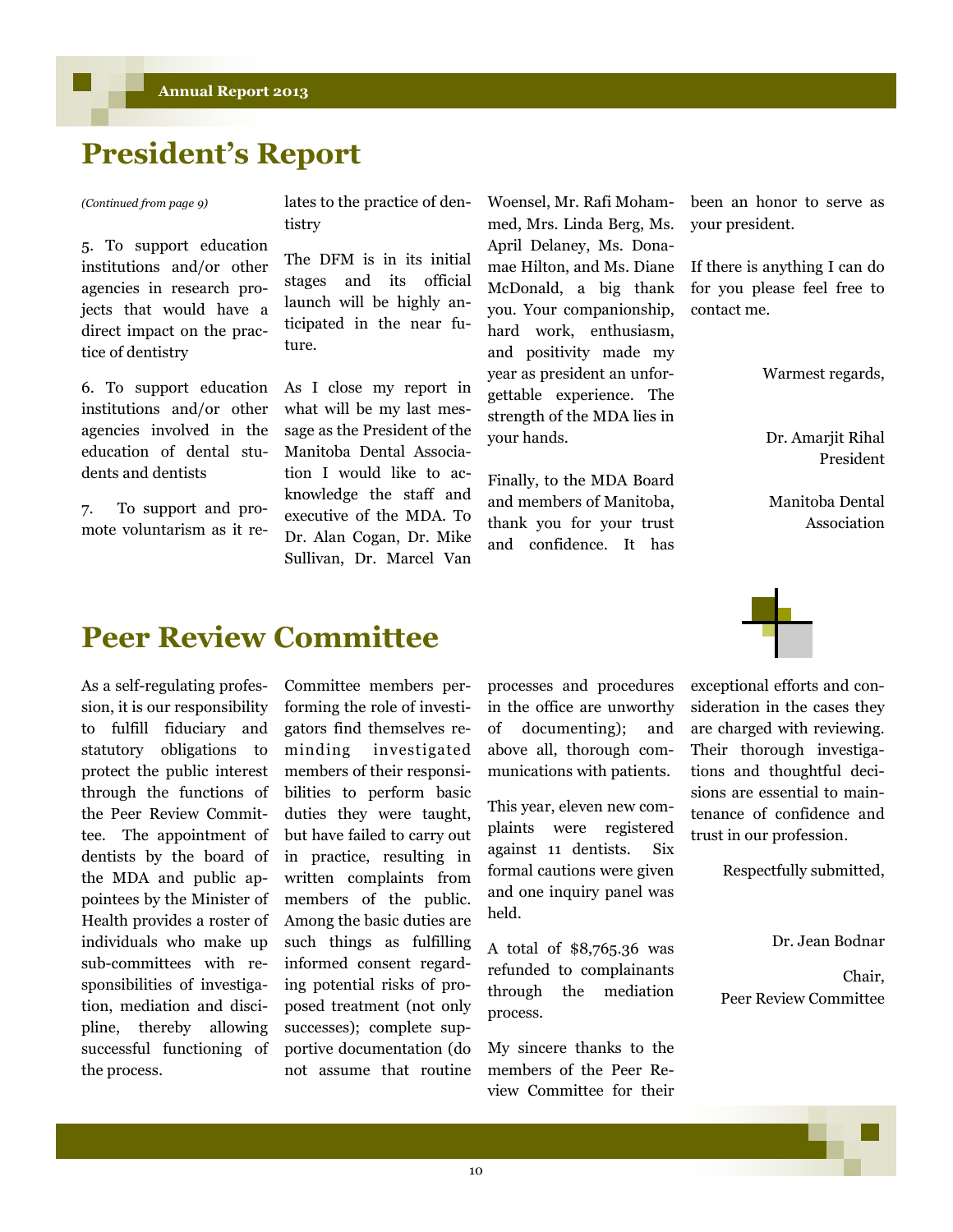### **Registrar's Report: Dr. Marcel Van Woensel**

The Manitoba Dental Association is the organization authorized by statute to register and license dental assistants and dentists in the Province of Manitoba. Our enabling legislation is *The Dental Association Act*.

Currently we license dentists, register intra-oral dental assistants and review dental nurse therapists' credentials who graduated from Wascana Institute (SIAST 1975-88).

In 2012 and 2013, a review of existing regulatory procedures and bylaws occurred to reflect the current regulatory expectations of society.

### **Registration and Licensure**

Thirty-six dentists and 112 dental assistants were newly registered and licensed/certified with the MDA. There are currently 680 dentists and 1207 dental assistants licensed in the Province of Manitoba.

The *Bylaw for Registration and Licensing of Dentists* has been reviewed and updated to ensure consistency and comprehensiveness of process involved in registration

and licensure. The bylaw format has been restructured to improve clarity of requirements. Registration and licensing fees have been removed from the *General Bylaw* and inserted as a schedule to this bylaw.

New forms for registration, licensing, changing licensure status and resigning your license have been developed. Instructional guides to explain and assist in completing the new forms have been developed and shall be included with member renewal packages.

Improvements to public access to members in the pharmacological behaviour management rosters shall be introduced in 2014. With member annual renewal packages, there will be a confirmation form to provide members the opportunity to correct information contained in the current MDA database.

#### **Peer Review**

The Chair of the Committee has provided her report and the statistical information about the activity of the Committee can be accessed in that report. The Board has approved funding additional support for the Complaints Committee volunteers to assist in their investigation.

#### **Continuing Competence**

The Chair of the Committee has provided her report. The revised bylaw, new terms of reference and new sub-committee structure are designed to strengthen our commitments to protecting the public through an objective and accountable process.

With the increasing interest by members to develop and present educational programmes, the MDA has standardized its programme approval mechanisms.

#### **Office Assessment**

The 47 members' offices have been assessed under the new process. A significant part of the efforts in 2013 were to develop our system, process and documents. This is an ongoing effort with improvements to the pre-visit questionnaire planned for 2014. I would like to express my appreciation for the input and patience of the auditors and members in these *(Continued on page 12)*

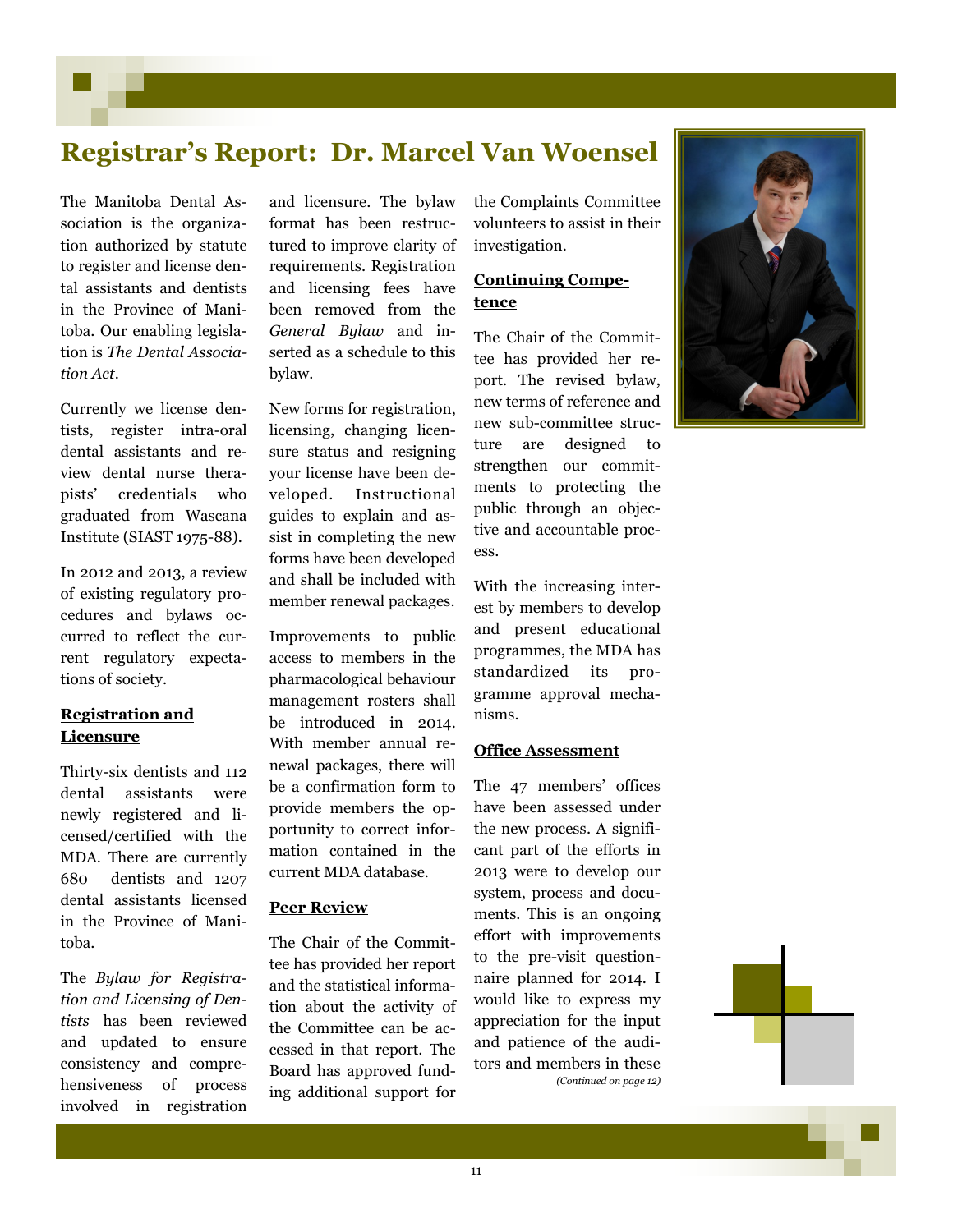



**Manitoba Dental Association** 

early implementation stages.

Through the efforts of Dr. Amarjit Rihal, an interactive website has been developed to inform members of the expectations in an office assessment.

Efforts to develop new resources and methods of communications are being planned. Integrating technology to streamline report drafting and reduce current timelines

#### **Dental Corporations**

A new *Bylaw for Dental Corporations* has been approved by the Board and ratified by members. The new bylaw clarifies regulatory processes, including regulatory review of existing corporations, appeal options and restriction on corporation names. A new fee structure is included in a schedule attached to the bylaw.

Application, review and renewal forms are being evaluated to improve clarity and standardization. Instructional guides will be updated to assist members and their legal advisors the

*(Continued from page 11)* application and renewal process.

> Members should be advising their legal counsel of the newly ratified bylaw in this area.

### **Pharmacological Behaviour Management**

The Board approved terms of reference for a committee to review and provided the Board with recommendations on issues and concerns raised by members and the public.

After the review, the Board accepted Committee recommendations and approved the bylaw for member consideration. As of the writing of this report, the *Bylaw on Pharmacological Behaviour Management* is before the membership for approval.

### *The Regulated Health Professions Act*

With the introduction of regulations for speech language pathologists and audiologists, *The Regulated Health Professions Act* (*The Act)* was proclaimed on January 01 2014.

It will still be some time before regulations are developed to replace *The Dental Association Act*, but significant time and resources are being directed by the MDA to make the regulatory transition as simple and seamless as possible.

The first transition steps have begun to align bylaws, activities and terms of reference with expectations of *The Act* while remaining consistent with *The Dental Association Act.*

### *The Fair Registration Practices Act*

The MDA has been attending meetings and engaging in discussions with representatives of the Fairness Commissioner's Office. Ensuring our registration practices are communicated in plain language and developing reporting templates to coordinate information important for the Commissioner's work has been the primary focus of our discussions.

The MDA has facilitated and supported efforts by the Fairness Commissioner's Office to assist graduates of unaccredited

*(Continued on page 13)*

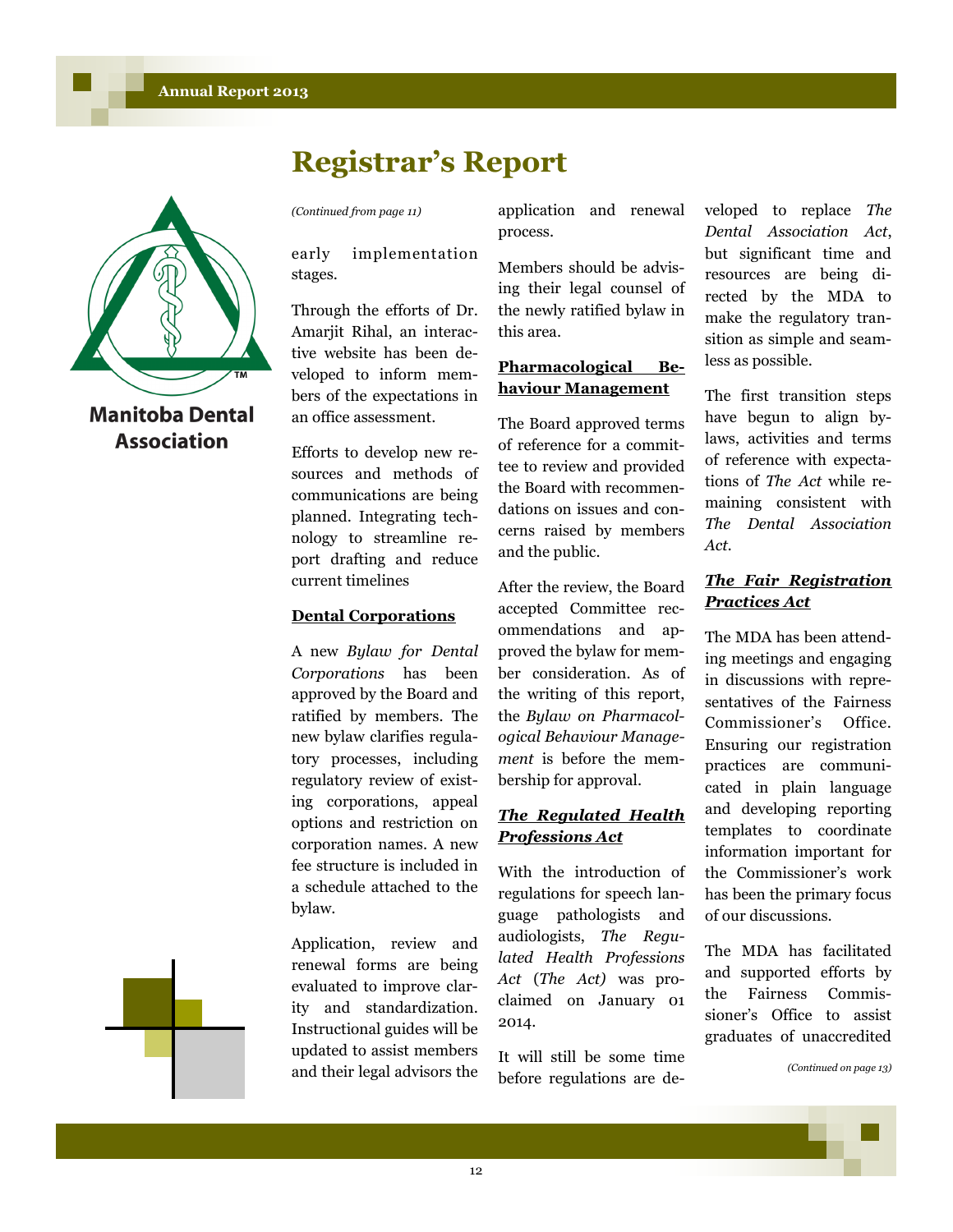### **Registrar's Report**

dental training programmes in gaining access to recognized assessment programmes and the opportunity for practice.

In the spring and summer, a review of MDA registration practices with the Office of the Fairness Commissioner was undertaken. The report of that review is available at: http:// www.manitobafairnessco m m is sioner.ca/wpcontent/uploads/MDA-Final-Registration-Review -Report.pdf. The MDA will work with the Fairness Commissioner's Office on an ongoing basis to im-

*(Continued from page 12)* prove registration practices in the public interest.

### **Canadian Dental Regulatory Authorities Federation (CDRAF)**

The new pathway for dentists educated in unaccredited dental training programmes – the national equivalency process - developed by the NDEB has completed its third year of assessments.

There is significant interest in this effort by individual applicants (in Canada and abroad) and government. Members of the MDA play a significant role in the process and their efforts are appreciated.

#### **Faculty of Dentistry**

I would like to express my appreciation to the Dean, Dr. Anthony Iacopino and Faculty for their support in addressing regulatory issues. His support of the need for and communication about effective regulatory policies will in the long term benefit both the Faculty and the profession.

In 2013 representatives of the regulatory authority have participated in the interview process for all new Faculty positions.

> Marcel Van Woensel Registrar



### **Hospital Services Committee**

The Hospital Services Committee continues its mandate of involvement, development and activity in areas associated with Manitoba dentists' activities in hospitals and NFA facilities. Negotiations with Manitoba Health in regards to fee schedules were completed in 2012 and will not need to be renegotiated for another

year. A significant portion of that negotiation was securing funding for the Director of the Cleft/ Dysplasia Dental Plan. The Implant Subcommittee continues to meet several times per year to review applications submitted for coverage. Additionally, in an ongoing effort to remain current and relevant to the needs of the population of Manitoba, the subcommittee has met to review and adjust the rules of application for coverage under this program. Dentists are kindly reminded that there are specific requirements which must be fulfilled in the application process; please contact the MDA with any questions.

> Respectfully Submitted, Catherine Dale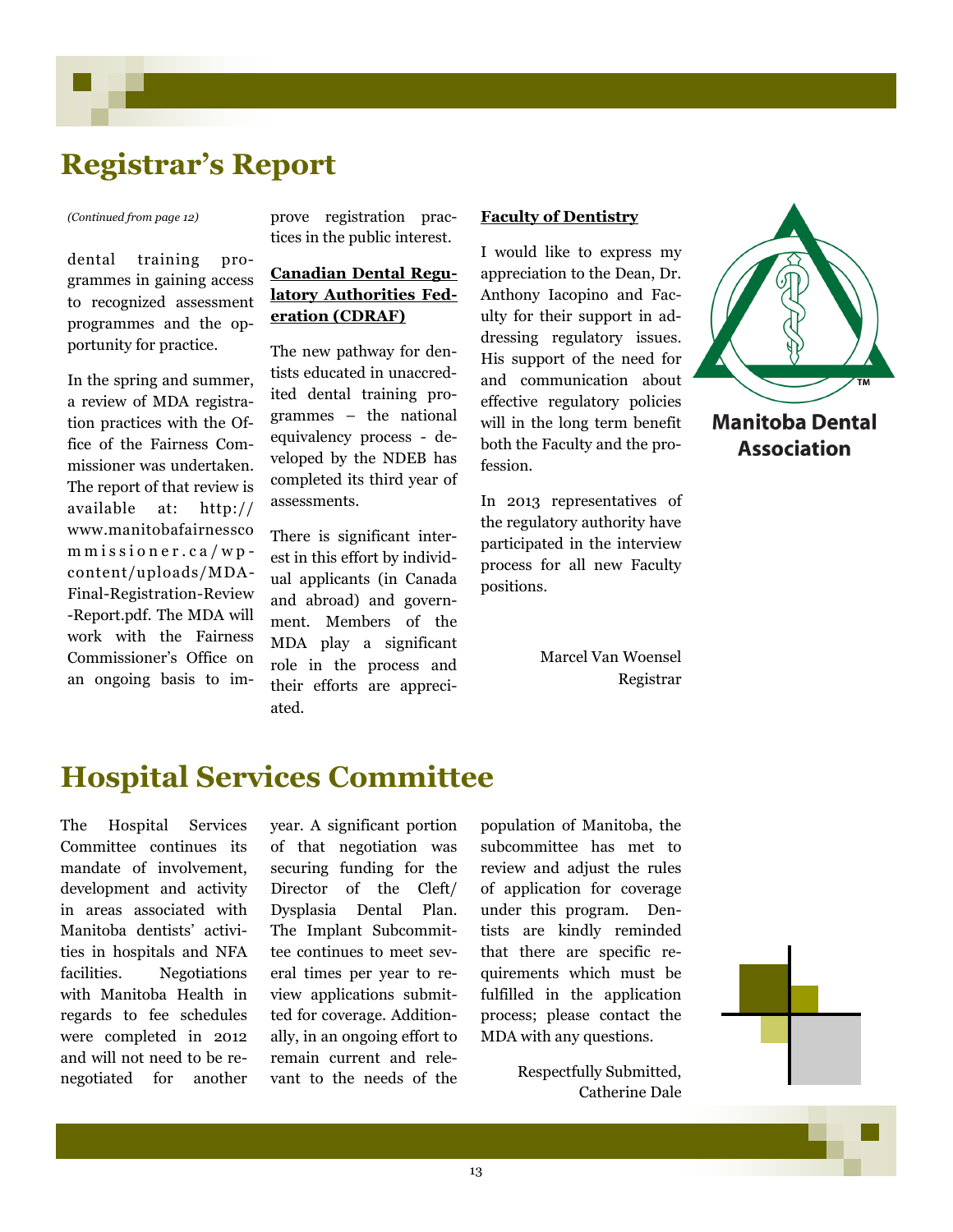#### **Annual Report 2013**





The continuing focus of the MDA communication program is the public image of the profession with an eye to challenges by others to our traditional role, dental office busyness and reducing the number of communication related problems that might arise between dentists and patients.

Utilizing various media and messaging, the program serves to protect the image of the profession and support the efforts of individual dentists. An appreciation for the value of the services we provide and the resulting dental health grows as the communication program informs the public, stimulates and supports discussions between dentists and patients and presents dentistry as the trusted profession that it is.

Evaluation and refinement of our communication program is a continual process. Collaboration at the national level has accurately identified trust in the profession and the value seen in the care we provide as primary issues. The MDA's "trust and value" messaging has been both tested and proven. National research has shown that Manitoba dentists lead the country in holding the public trust and the value seen in what we do.

**Communications Committee**

Some important projects of the past year are:

- A very active committee monitoring the issues surrounding community water fluoridation and developing appropriate responses and actions to protect this important public health initiative.

- The Winnipeg Free Press published two dental health supplements entitled "Mouth Matters" with content and editorial control provided by the MDA through the Communication Committee. The first supplement was distributed Saturday, April 20, 2013, the second on Saturday, September 7, 2013. We have also been given

the opportunity to provide the Free Press with a series of ongoing articles on a variety of dental health topics.

- The new Public Service announcement for television "We Be Brushin" was released this year. A three minute online video and PSA with original music/ song shot around the province using various locations, dentists and people of all ages. The local response to the video has been positive and interest has been shown by other dental associations interested in using the video across the country.

- Once again the MDA had a successful sponsorship and tent at KidFest (formerly the Winnipeg International Children's Festival) providing dental screenings for more than 300 children.

- The Free First Visit program had participation by most MDA members. The research done in conjunction with the program has shown it to have effectively influenced knowledge and attitudes about early dental care for children. New *(Continued on page 15)*

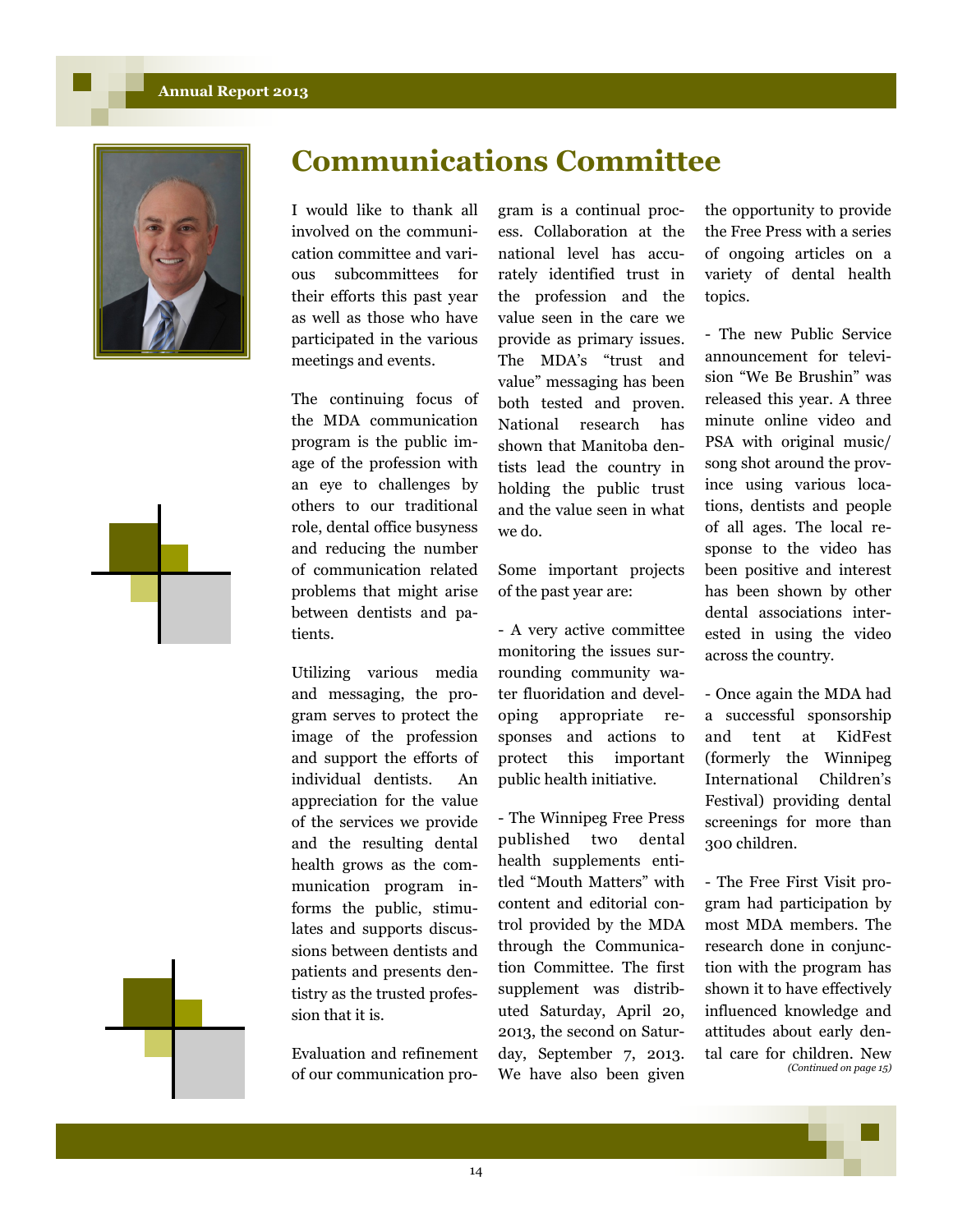## **Communications Committee**

messaging emphasizing the recommendation that a first exam take place prior to the first birthday is being developed. While the initial three year "formal" period of the program has ended it is hoped that Manitoba dentists will continue to offer free first dental visits to patients prior to their third birthday.

- The MDA was a major partner of the Manitoba Junior Hockey League, supporting junior hockey in 11 communities across Manitoba.

A collaborative effort with other organizations to address the use of chewing tobacco in young athletes.

- Following on the success of the production of Little

*(Continued from page 14)* Shop of Horrors another All Dentist Musical, Guys and Dolls, was presented in 2013.

> Advertising efforts this past year included a mix of television, transit bustails, radio, internet, in-line advertising, newspaper and local magazines.

> For 2014 the plan is to "stay the (proven and successful) course", continue our many up and running projects as well as identify and develop new opportunities that arise.

Some highlights for 2014:

- The 2014 MDA annual general meeting and convention will be held in Winnipeg in conjunction with the Canadian Dental Association.

- The newly revamped MDA website, enhanced to better serve the public and the profession.

- Consumer Focus groups will be conducted to provide us with verification of our public messaging and suggestions to change or improve the messaging.

- A strategic planning session with a wide cross section of MDA members. A strategic planning session was previously held in 2006. The result of that session guided all of our communication activities over the past seven years.

As always I encourage anyone with questions or ideas for how the MDA, through the Communication Committee, can best serve you to contact me or any other committee member.





### **Third Party Committee**

This year the 3rd Party Committee met with Manitoba Blue Cross & Great West Life . Great West Life invited us to provide input as they change their mechanisms of payments in the near future.

There are plans to meet

with the President of the University of Manitoba Students Union to discuss their plans for a closed panel Managed Care Dental Plan for university students. Managed care is rearing it's head again in Manitoba…..the MDA would reiterate to all members that these programs can only succeed if dentists sign up as providers. Otherwise, they fail and go away.

> Dr. Kardy Solmundson Chair

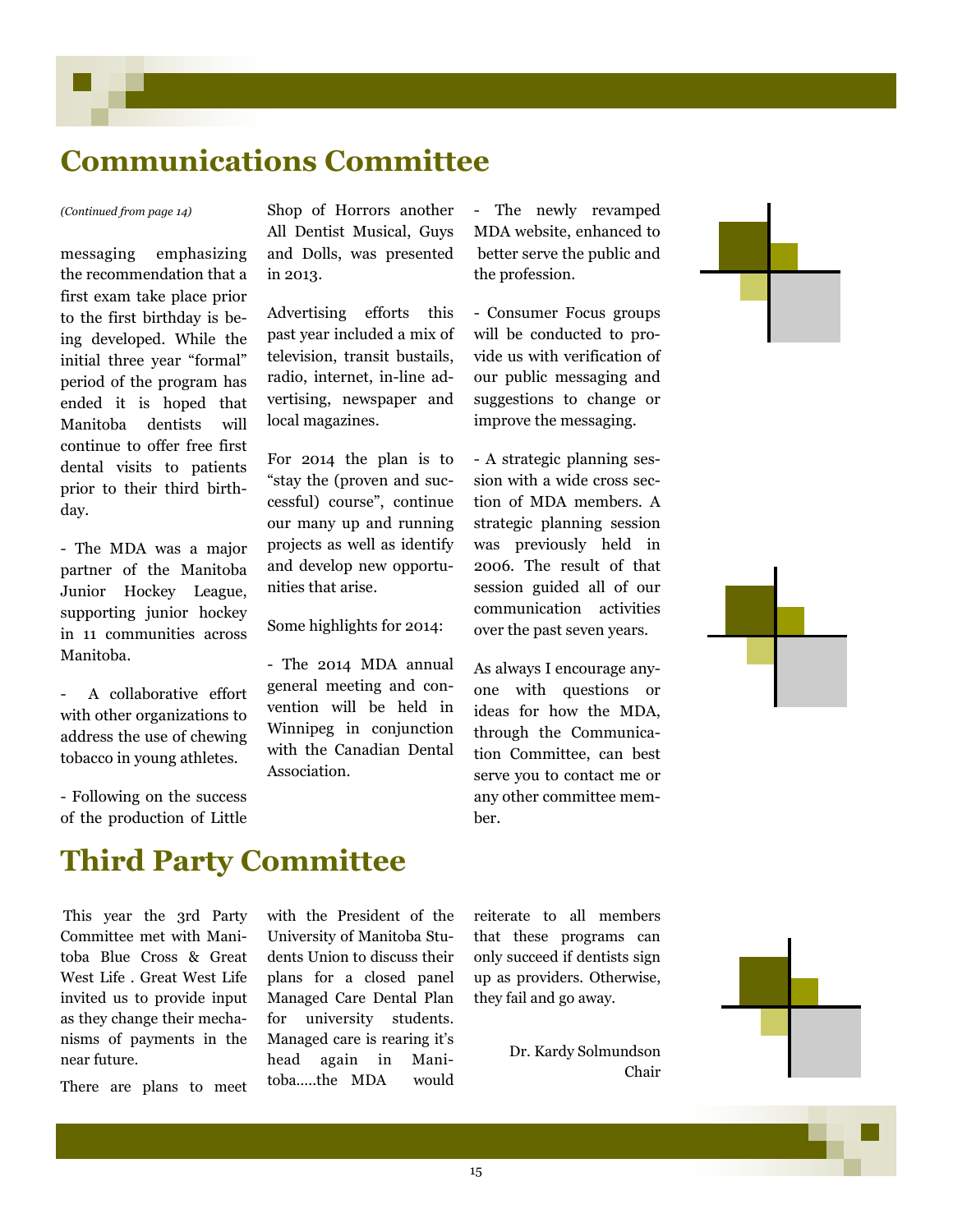



"*In 1951 the Canadian Dental Association encouraged the ten Provincial Dental Regulatory Authorities (DRA) to meet in an attempt to develop a satisfactory plan for a National Examining Board. Its purpose was to provide a facility by which members of the profession could become eligible, on a national basis, to apply for practice privileges in the province of their choice. This meeting resulted in the incorporation of The National Dental Examining Board of Canada (NDEB) in 1952 by an Act of Parliament of Canada. The Act was supported by all ten DRAs and by the CDA and this support con* $t$ *inues* today. www.ndeb.ca

The National Dental Examination Board is the organization ultimately responsible for the establishment and maintenance of examinations to develop a standard for the practice of dentistry in Canada. All dentists who receive a NDEB certificate are eligible for licensure in all Canadian dental jurisdictions.

The ongoing objectives of the NDEB are:

 To establish qualifying conditions for a national standard of dental competence in general practitioners in Canada.

 To establish and maintain an examination facility to test for this national standard of dental competence.

**National Dental Examining Board**

- To issue certificates to dentists who successfully meet this national standard.
- To assist other certifying/ licensing agencies in developing and implementing valid and reliable examination processes.
- To continue the development of innovative testing strategies for the evaluation of the competency of dentists in Canada.
- To continue to develop expertise related to the evaluation of competency within dentistry. -To inform the profession on developments related to the certification of dentists in Canada.
- To work with other organizations to ensure that the accreditation of programs and the certification of dentists continue to complement each other in support of the certification process for dentists in Canada.

Graduates of accredited Dental Faculties are eligible to write the NDEB administered exams. The first is a written multiple choice exam which assesses knowledge of clinical dental sciences. The second is the Objective Structures Clinical Examination (OSCE), an examination that assesses clinical judgement through review and application of clinical information and materials. The examinations along with the processes of the Commission on Dental Accreditation verify that new graduates are competent to enter g e n e r a l d e n t a l

practice in Canada.

The NDEB continues to maintain and develop its reciprocal agreements with graduates of accredited American, Australian and the Irish Dental Council programs. As a result of many overlapping areas on interest the NDEB also maintains a formal relationship to the Dental Council of Hong Kong.

In 2011, a new Equivalency Process (EP) for graduates of non-accredited dental programs was initiated based upon an ODQ examination process. This Equivalency Process will allow the NDEB to determine if the candidates knowledge and clinical dental skills are equal to applicants graduating from accredited dental

*(Continued on page 17)*

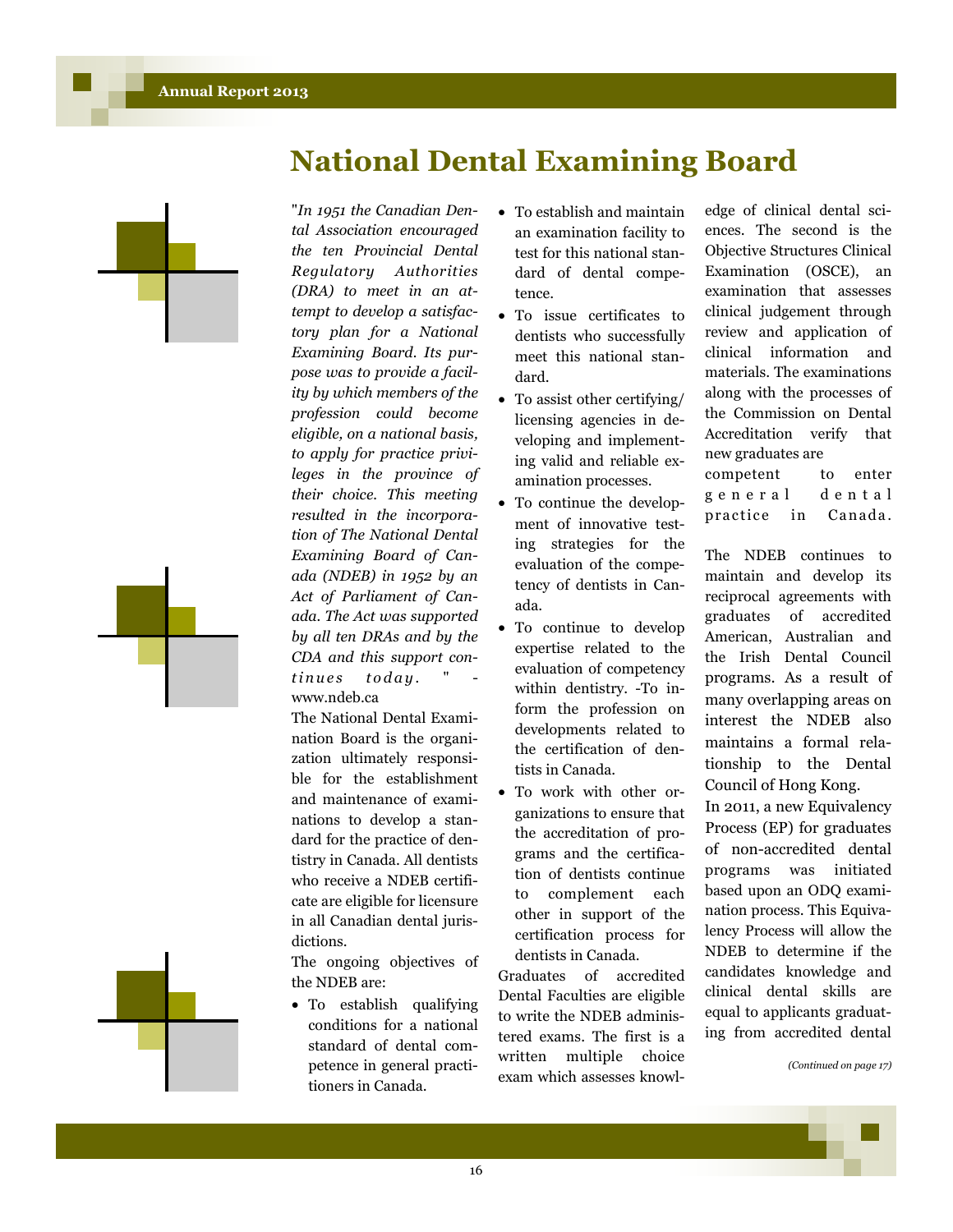## **National Dental Examining Board**

programs. The EP consist of three parts:

1. The Assessment of Fundamental Knowledge (AFK). This examination consists of 300 multiple choice questions. This year a total of 1187 applicants wrote this examination and 42% passed.

2. The Assessment of Clinical Skills (ACS). This examination consists of 12 simulated dental procedures in a clinical setting. Multiple dental faculties participated in this examination process which occurred over two days using typodonts with standardized teeth to simulate clinical procedures.

This examination process and the grading of the typodonts was completed with independent reviews to ensure that all candidates re-

*(Continued from page 16)* ceived a fair and objective examination process. This year 483 applicants underwent the ACS examination with 26% receiving a passing grade. Due to the limit of available chairs within the testing faculties the maximum number of registrants for the 2014 ACS will be set at 600.

> 3. The Assessment of Clinical Judgement (ACJ). This examination accesses an applicants ability to assess, diagnosis, radiographically interpret, and treatment plan dental cases. This year 493 applicants wrote this examination and 59% passed the exam.

> Applicants must pass all three examination processes and as a result will then be deemed to be "equivalent" to an applicant from an accredited program and is then eligible to write the same written and OSCE examinations as Canadian graduates. The total

number of applicants eligible to write the written and OSCE examinations through this process this year is 129 participants. Unsuccessful participants are eligible to apply for admittance to the existing two year Degree Completion Programs (DCP) held in a number of faculties across the country. The DCP's had over 2600 applicants apply for this process and is expected to graduate 75 applicants.

The total number of foreign trained dentists that completed the Equivalency Process (EP) or Degree Complete Programs (DCP) is 188 for 2013.

Information on the NDEB exams and assessments can be found on the NDEB web site at: www.ndeb.ca

> Dr. Amarjit Rihal NDEB Board Member Manitoba Representative





### **Manitoba Health Cleft/Dysplasia Program**

New Clefts 43 New Immigrants 6 New Dysplasia 20

Dental Claims to Date: \$341,288.63

Ortho Claims to Date: \$199,004.95

This program covers most dental treatment for registered patients.

This includes all operated patients with a cleft lip and/ or palate deformity and patients with a significant dento– skeletal dysplasia.

To be registered in these programs an individual must be younger than 25 and seen at the Children's Hospital Dental Clinic.

Patients registered in this

program must have a dental check—up at least once per year in order to retain coverage. General dental treatment plans of over \$500 must be pre-approved by the Director.

Assessment by a team of medical and dental specialists is done periodically in order to guide treatment planning.

Services such as orthodontics,

prosthodontics, oral surgery, and periodontics are provided by certified dental specialists. Oral hygiene must be maintained at a high level for these complex cases. Consistently poor oral hygiene and "no shows" may lead to dismissal from the program.

> Howard Cross Director Cleft/Dysplasia Program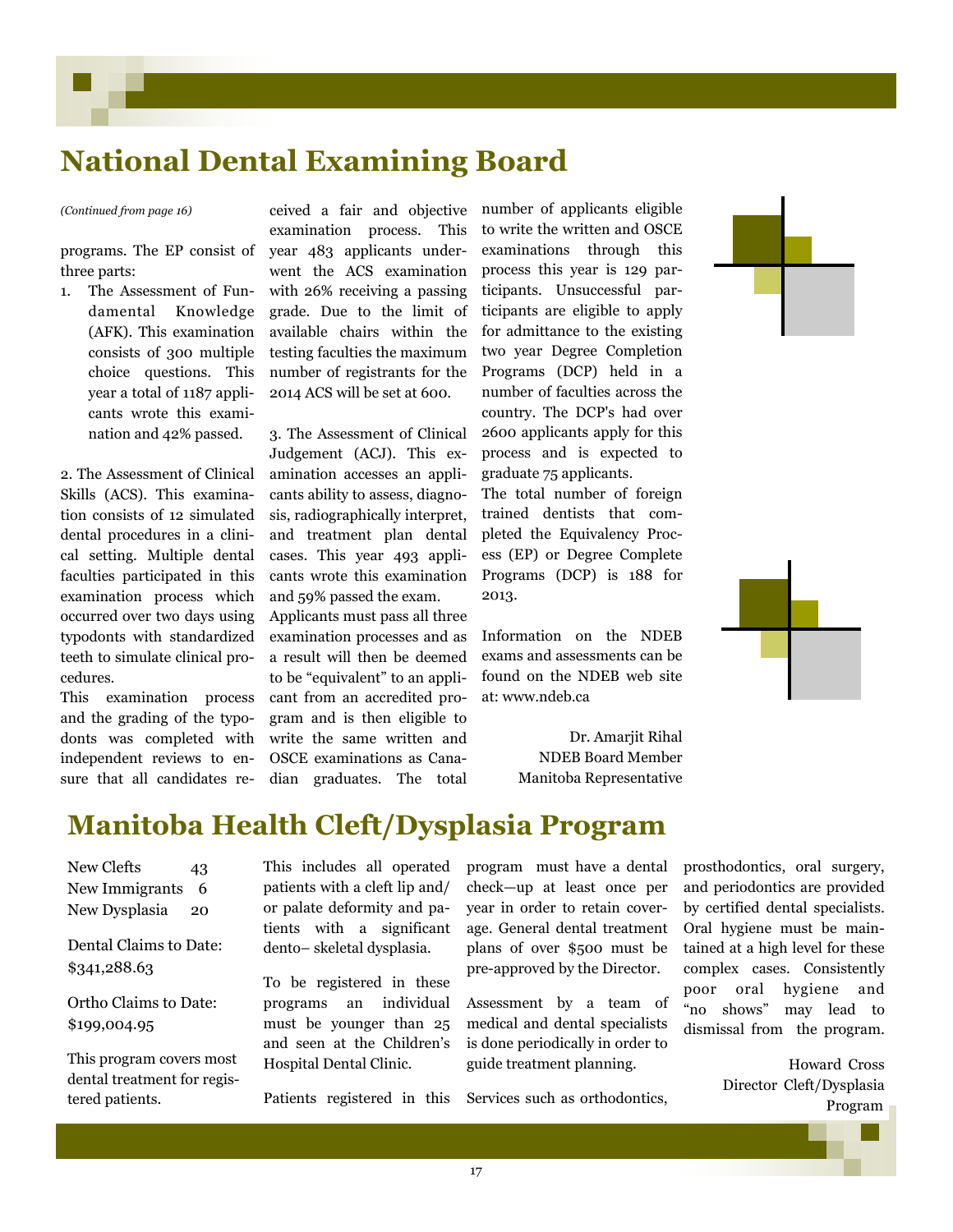



The Manitoba Tobacco Reduction Alliance (MANTRA) was founded in 2002 with the Manitoba Dental Association as one of its founding partners. We are pleased to have Dr. Jonathan Archer representing the Manitoba Dental Association on our board of directors.

This year was a year of renewal as we released our next five year strategy for tobacco reduction. Our vision as enunciated in our business plan for this year:

- 1. Fewer Manitobans smoking and those who are smoking, smoking less
- 2. Young Manitobans increasingly rejecting the lure of tobacco products
- 3. An increase in the number and type of locations which are smoke-free
- 4. Greater restrictions on the licensing and sale of tobacco products

In February of this past year, MANTRA worked with key partners to coordinate TEACH training for 89 health professionals in Clinical Interventions for Tobacco Use and Dependency. There is a need to

increase capacity for cessation intervention if we wish to see fewer Manitobans smoking.

There is good news related to youth and smoking as the rate of smoking amongst Manitoba youth aged 15-19 has dropped from 29% in 1999 to 13% in 2012. The new challenge is to similarly reduce smoking rates amongst 20 -24 year olds which remains at 27%, a reduction of only 5% in the same time period. We continue to work with partners to see changes at the postsecondary level which is home to 40% of young adults in this age group.

Living in smoke free homes is something that many of us take for granted. In June of 2013 MANTRA released a survey it commissioned through Prairie Research Associates titled *Exposure to Second-Hand Smoke in Multi-Unit Dwellings.* The survey revealed that 7 in 10 individuals living in these settings would like to have totally smoke-free accommodation, but the reality is that only 4 in 10 actually do because of a lack of supply. A round table discussion was held with key stakeholders in September as we continue to seek solutions to this problem

The licensing and sale of tobacco products was a topic of discussion in recent meetings between MANTRA and the Minister of Healthy Living and Seniors. The number of licenses for tobacco sales, coupled with the fact that these licenses have no fees attached and do not have to be renewed annually, as do licenses for the sale of alcohol, does little to control the readily available supply of tobacco products. By comparison, there is one liquor retail outlet for every 386 adults who purchase alcohol compared to 1 tobacco retail outlet for approximately every 104 individuals who purchase tobacco products. This situation is also compounded by the fact that retail licensing forbids the sale of tobacco products to those under 18 years of age but does not prevent those under 18 from selling the product in licensed outlets. While there have been significant

*(Continued on page 19)*

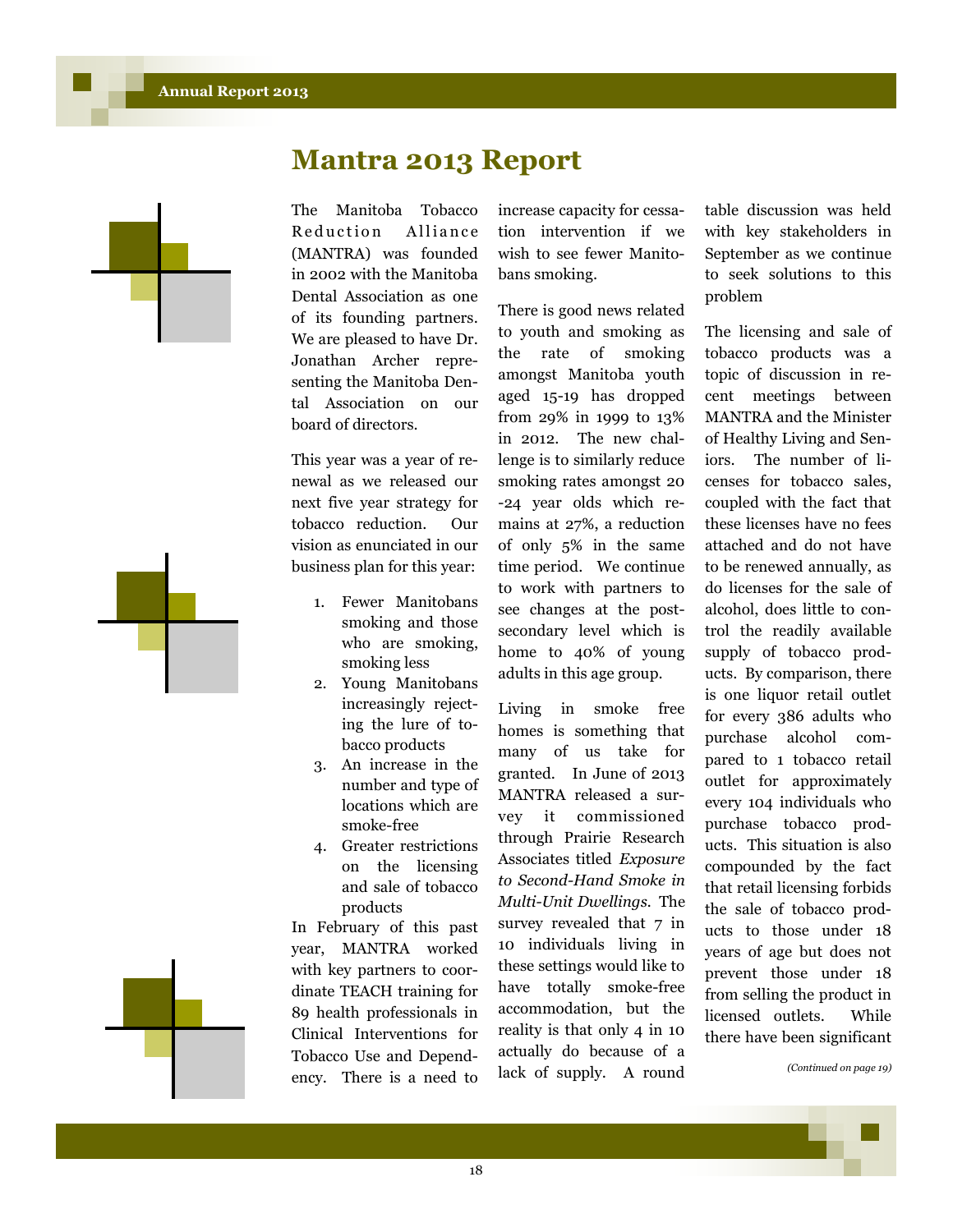### **Mantra 2013 Report**

#### *(Continued from page 18)*

gains in tobacco reduction there are also many challenges. The Manitoba Dental Association has been a strong partner in our twelve

years of existence. We look forward to your continued support as we seek to eliminate tobacco use for a healthier Manitoba.

Murray Gibson Executive Director



### **Student Mentorship Program**

The Manitoba Dental Association hosted the first Canadian National Mentorship Summit in early summer of 2013. Representatives from various programs, stakeholders and participants from across the country meet at the Inn at the Forks on May 31<sup>st</sup> and June 1<sup>st</sup> to review existing mentorship programs and explore ways to improve the benefits these efforts create for the entire profession in Canada. Some came with a wealth of experience and information to share: others came with little more than an open mind. All of the participants gained an improved understanding of the various programs that are being run across Canada, learned ways to advance existing programs and gain a better understanding of the impact mentorship can provide the individual participants

and the profession as a whole. While there were many highlights, we believe the most important lesson learned is that faculties of dentistry may be responsible for teaching students how to do dentistry, it is our job as a profession is to teach them how to be a dentist.

As the longest running and most developed program in the country, our program focuses on stimulating interested in rural and northern practice, reducing the stress of the first few years after graduation, increasing successful pairing of associate/partners with owner dentists and most importantly, contributing to the development of the high standard of ethical and professional conduct by new graduates. The Mentorship Committee co-hosts meetings and social events for dental students and volunteer mentors from the profession in partnership with the University of Manitoba Faculty of Dentistry and the Manitoba Dental Students' Association. The Mentorship Program also provides dental students with a unique opportunity to develop a personal relationship with members of the profession in Manitoba who can offer advice, provide a window into dental practice in Manitoba, share experiences and give career guidance.

Mentorship can be seen as a nurturing process that fosters growth and development in the protégé: we believe it is an investment in our profession. Dentistry as a whole is better because of the active participation of committed members who volunteer their time and talent to the success of the Mentorship Program. The Mentorship Program has almost 50 mentors participating from diverse backgrounds and experience. The common denominator in all mentors is their passion for giving back to their profession and making sure that the profession of dentistry in Manitoba is strengthened with each graduating class.

In particular we would like to thank Drs. Eileen Eng, Jonathan Archer, Sasha Goolcharan and David Kindrat for their work as Class Mentor Liaisons in the program.

Respectfully,

Dr. Cory Sul Dr. Amarjit Rihal